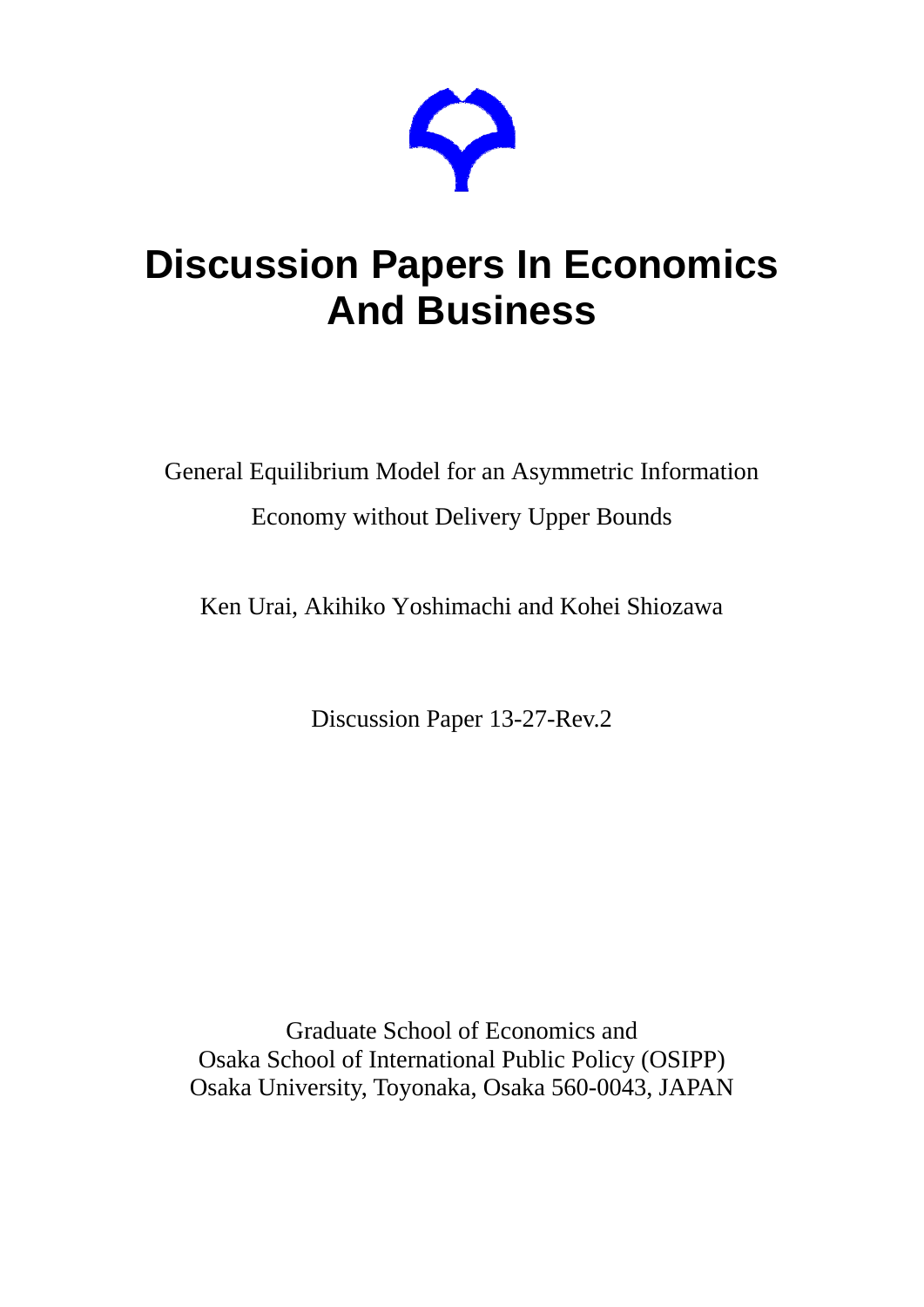## General Equilibrium Model for an Asymmetric Information Economy without Delivery Upper Bounds

Ken Urai, Akihiko Yoshimachi and Kohei Shiozawa

Discussion Paper 13-27-Rev.2

March 2017

Graduate School of Economics and Osaka School of International Public Policy (OSIPP) Osaka University, Toyonaka, Osaka 560-0043, JAPAN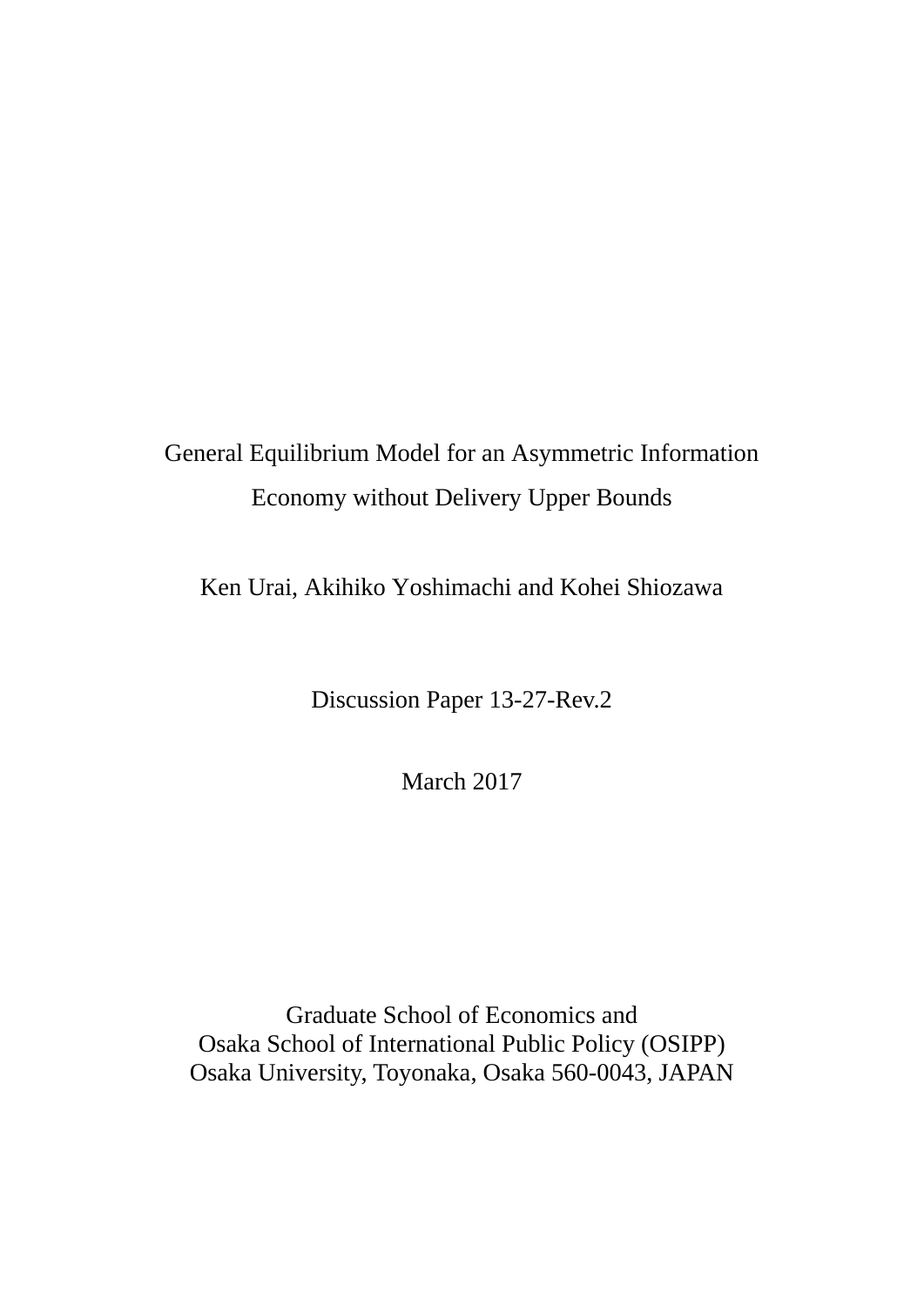## General Equilibrium Model for an Asymmetric Information Economy without Delivery Upper Bounds

Ken Urai*<sup>∗</sup>*

Akihiko Yoshimachi*†*

Kohei Shiozawa*‡*

#### Abstract

In this paper, we introduce production into the standard general equilibrium model with asymmetric information, which was proposed by Dubey et al. (Cowles Foundation Discussion Paper 2000; Econometrica 2005). In such an economy, there is no rational explanation for producers' delivery upper bounds while the endowments naturally limit consumers' deliveries. However, we show that the typical equilibrium allocation of the asymmetric information economy *necessarily and substantially* depends on such exogenous upper bounds (Example 1 and Theorem 1). In other words, an equilibrium existence theorem without such upper bounds, even if such exists, will typically fail to treat the asymmetric information problem, e.g., the adverse selection problem. Hence, to treat the equilibrium existence problem under the informational asymmetry appropriately, we have to extend the standard model so that the delivery upper bounds need not to be specified explicitly. For this purpose, we propose a quite natural and realistic assumption with respect to the technological condition related to the market delivery, i.e., the existence of some small standardization, commoditization, and/or transaction costs of market deliveries is shown to be sufficient (Theorem 3).

**Keywords**: general equilibrium model, asymmetric information, adverse selection, market viability problem

**JEL Classification Numbers**: C62; D51; D82

*<sup>∗</sup>* Graduate School of Economics, Osaka University, Machikaneyama, Toyonaka, Osaka 560-0043, Japan; E-mail: urai@econ.osaka-u.ac.jp

*<sup>†</sup>* Doshisha University

*<sup>‡</sup>* Graduate School of Economics, Osaka University; E-mail: nge013sk@student.econ.osaka-u.ac.jp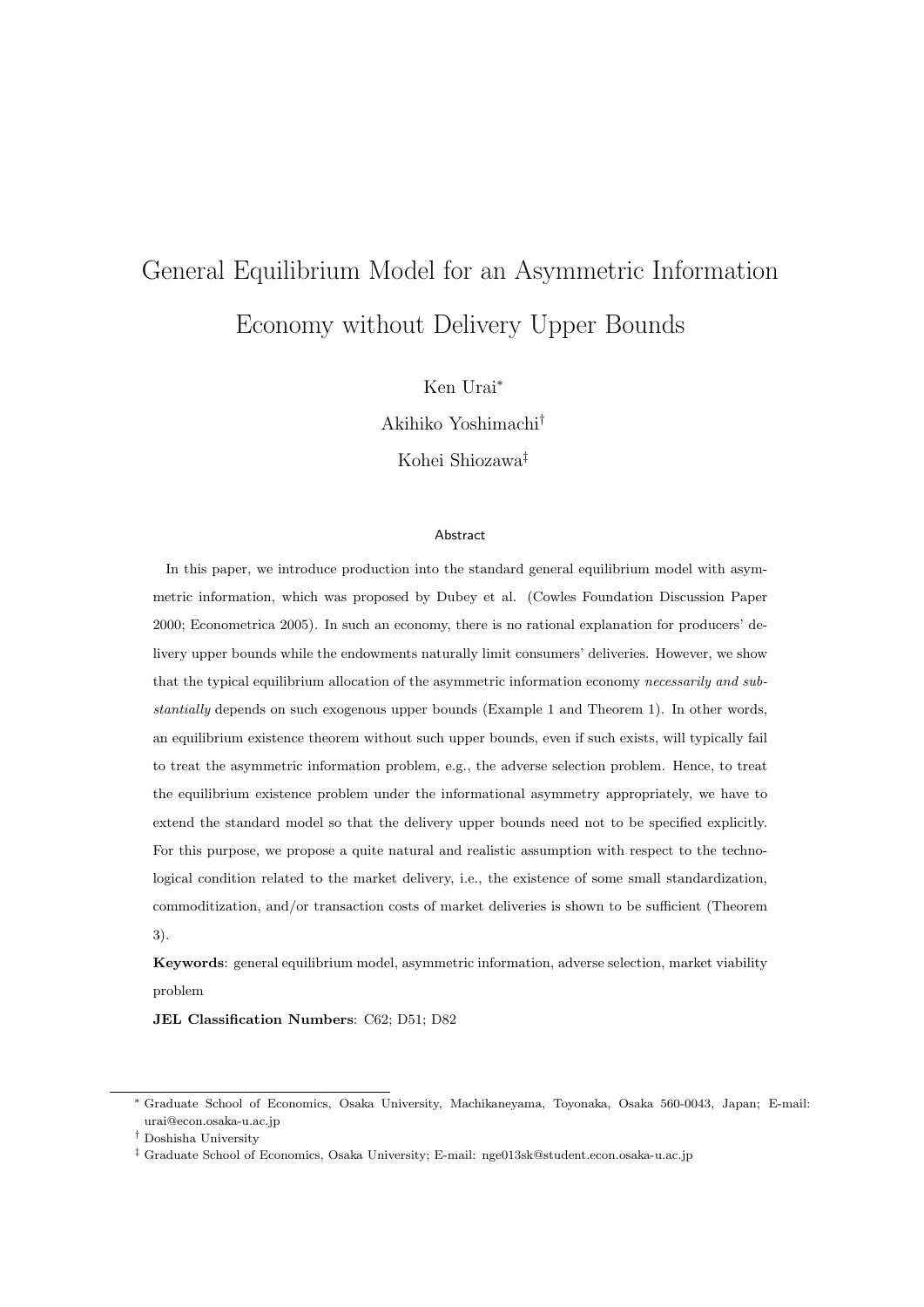## 1 Introduction

Informational asymmetry problems have been traditionally treated using static partial equilibrium arguments (e.g., Akerlof 1970, Rothschild and Stiglitz 1976). The approaches of Dubey et al. (2005) are groundbreaking general equilibrium treatments for asymmetric information problems.<sup>1</sup> In the context of asset markets, that work discussed how a certain system of *pooled* insurance may solve equilibriumexistence problems in a default economy. In their model, as a buyer, every agent obtains an average receipt (including defaults) in each asset market. As sellers, they can choose not to deliver their full obligations. If we consider a rational expectations equilibrium, the default problem does not harm the existence of a market equilibrium, i.e., the *market viability problem* is solved affirmatively under *seller– buyer informational asymmetry*.

Several researchers have investigated this seller–buyer informational asymmetry using a general competitive equilibrium model. Bisin and Gottardi (1999) considered a similar problem to Dubey et al. (2005) in a probabilistic and dynamic setting. Bisin et al. (2011), Correia-da-Silva (2012), and Meier et al. (2014) most recently considered a *static* setting.<sup>2</sup> Bisin et al. (2011) considered a situation where agents only have finer information (than the market) when they are sellers. Correia-da-Silva (2012) and Meier et al. (2014) investigated a situation where agents also have finer information as buyers and the information varies among agents, although their models do not have the standard general equilibrium setting. In this paper, we adopt the general equilibrium approach of Dubey et al. (2000, 2005) and Bisin et al. (2011).

Bisin et al. (2011) considered a model of an exchange economy where agents (consumers) can make a limited amount of delivery contracts, related to their endowments.<sup>3</sup> However, if we consider a production economy, there is no natural counterpart for these delivery upper bounds for producers and this fact causes some problematic situation for general equilibrium modeling of the economy. In this paper, we show that an equilibrium may not exist if producers have no limit on delivery contracts, even

<sup>&</sup>lt;sup>1</sup> See also Dubey et al.  $(2000)$  and their earlier draft, Dubey et al.  $(1989)$ .

<sup>&</sup>lt;sup>2</sup> The authors investigated a static general competitive equilibrium model independently from these recent works (Urai and Yoshimachi 2005).

<sup>3</sup> All of the previously mentioned works also used such upper bounds for delivery contracts.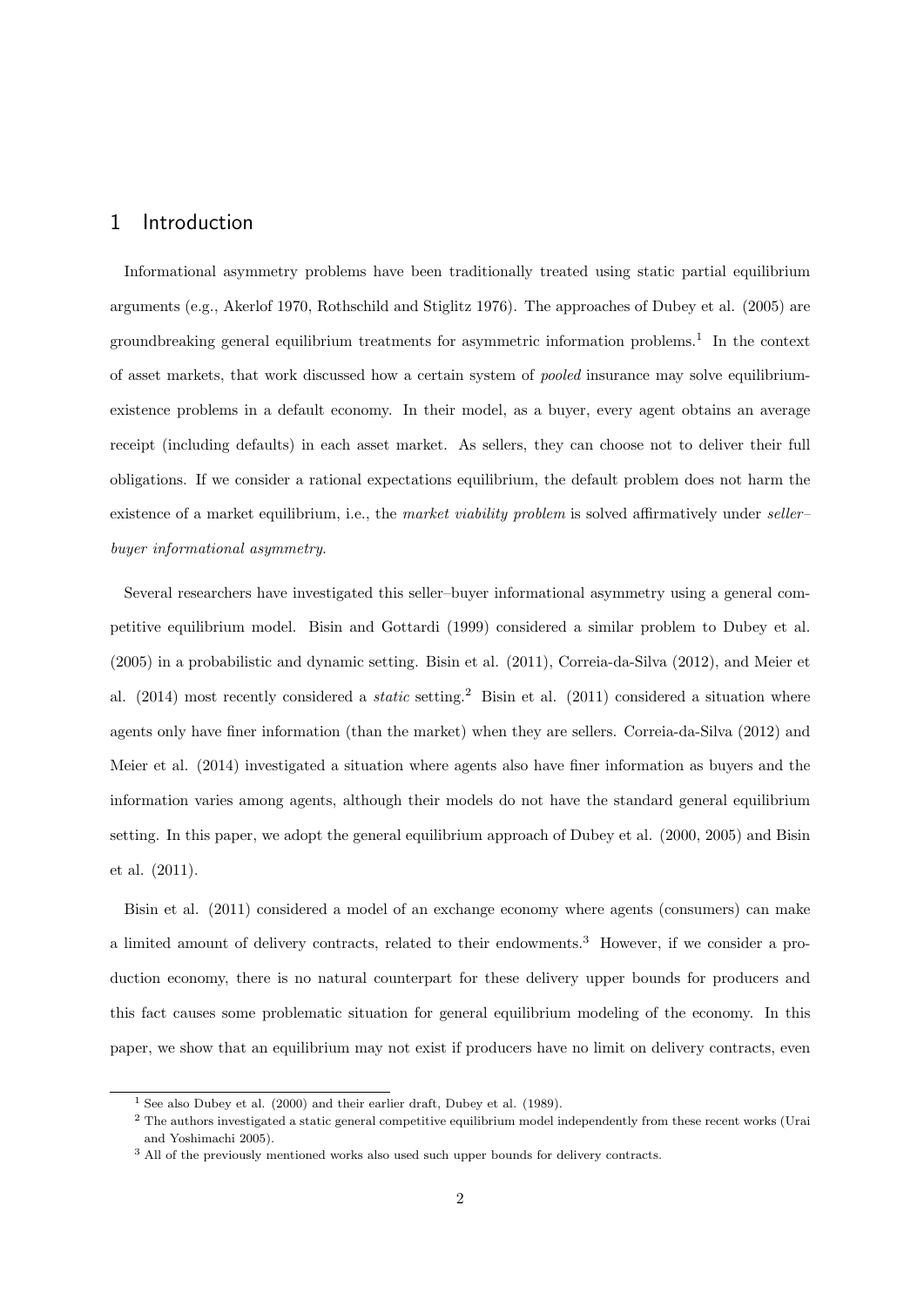if consumers do (Example 1); that an equilibrium exists if each agent has an exogenously given upper bound for delivery contracts (Theorem 2); and that, unfortunately, the equilibria typically depend on the exogenous upper bounds if the asymmetric information does actually have an effect (Theorem 1).<sup>4</sup> Theorem 1 implies that we cannot treat asymmetric information problems successfully without using such delivery upper bounds. Therefore, to treat the market viability problem that determines an active market structure under the asymmetric information, appropriately, we must consider the existence problem without explicitly specified upper bounds for the delivery. Hence, to solve this problem, we extended the model by introducing some technological conditions that represent realistic costs related to delivery contracts such as standardization, commoditization, and/or transaction costs. We show that the equilibrium existence problem under asymmetric information is solved affirmatively in this extended model (Theorem 3) and that all the conditions for the market viability problem are endogenized.<sup>5</sup>

The paper is organized as follows. In Section 2, we establish the basic model and present some substantial results for this basic setting. In Section 3, we extend the model and state the existence theorem. All proofs are consigned to Appendix.

## 2 Basic Model and Results

#### 2.1 Basic Model

The basic model and its setup are counterparts of Dubey et al. (2005) and Bisin et al. (2011), which we modified for the standard Arrow–Debreu production economy. In the following, we introduce a class of possible markets, agents' optimization problems, and an equilibrium.<sup>6</sup>

<sup>4</sup> Even in exchange economies, as long as consumers can resale their goods arbitrarily, the same problems arise. In particular, we can construct equilibrium non-existence examples of such economies (see footnote 12). Note that our solution to the non-existence problem, explicit modeling of costs that are related to delivery contracts, is relevant also in such pure exchange cases.

<sup>5</sup> We note that the determination problem of an active market structure is simplified here among a given *partition* of the set of real commodities  $L = \{1, \ldots, \ell\}$ . Extension of this point to more general subclass of L, which may include sets with non empty intersection, is straightforward and will be discussed in our another paper (Urai et al. 2016).

<sup>&</sup>lt;sup>6</sup> Let *R* denote the set of real numbers, let  $R^n$  denote *n*-dimensional Euclidean space, let  $R^n_+$  be the non-negative orthant of  $R^n$ ,  $\{x = (x_k)_{k=1}^n \in R^n | x_k \geq 0, k = 1, \ldots, n\}$ , and let  $R_{++}^n$  be the strictly positive orthant of  $R^n$ ,  $\{x = (x_k)_{k=1}^n \in R^n | x_k > 0, k = 1,...,n\}$ . For any vectors  $x, y \in R^n$ , we let  $x \geq y \Rightarrow x - y \in R_+^n$  and  $x \gg y \gg x - y \in R_{++}^n$ . For any vector  $x \in R^n$ , we use notations  $x^+ := \max\{x, 0\}$  and  $x^- := \max\{-x, 0\}$ . Note that for all  $x \in R^n$ , we have  $x = x^+ - x^-$  and  $x^+, x^- \in R^n_+$ . For each finite set A, let  $\sharp A$  denote the number of elements in *A*.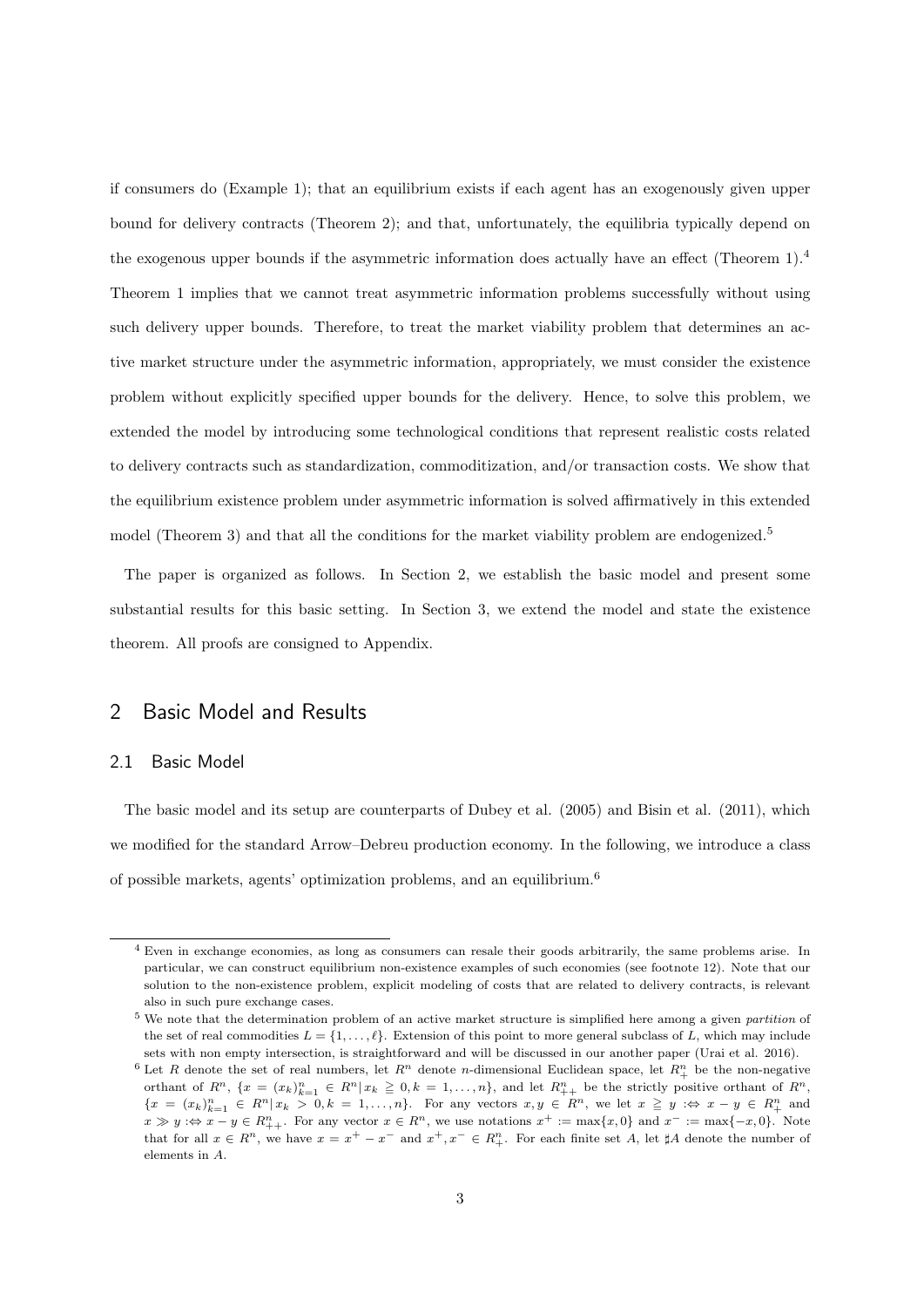**Class of possible markets:** There are *ℓ* types of *real commodities (goods and services)* indexed by  $k = 1, \ldots, \ell$ . Let  $L := \{1, 2, \ldots, \ell\}$  denote the set of real commodity indices and  $\mathcal{M} := \{L_1, \ldots, L_\lambda\}$ denote a class of non-empty subset of *L* such that  $L = \bigcup_{\kappa=1}^{\lambda} L_{\kappa}$ . The class *M* is interpreted here as the *class of all possible markets* and, by using this, we describe a situation that in market  $L_k \in \mathcal{M}$  real commodities  $k, k' \in L$  are not distinguished as long as  $k, k' \in L_{\kappa}$ . In our model, a *market structure* will be determined as the set of markets in *M* with non-zero amount of trade in an equilibrium. We also assume that each commodity is traded in exactly one market, i.e.,  $L_{\kappa} \cap L_{\kappa'} = \emptyset$  for all  $\kappa, \kappa' \in \{1, \ldots, \lambda\}$ with  $\kappa \neq \kappa'$ . Although we can treat a more general class of possible markets, here we adapt the simplest partitioned case to concentrate our attention on the problem concerning the exogenous delivery upper bounds. Moreover, in most standard economic settings such as *adverse selection*, we only need the partitioned possible markets framework as argued in Bisin et al. (2011). We also note that this partitioned possible markets framework contains the standard Arrow–Debreu economy as a special case with the finest partition:  $\{\{1\}, \ldots, \{\ell\}\}.$ 

Since there are only  $\lambda$  types of markets indexed by  $\kappa = 1, \dots, \lambda$  and the economy evaluates  $\lambda$  types of *marketed contracts*, or *standardized commodities*, the price space is a subset of the *λ*-dimensional Euclidean space  $R^{\lambda}$ , instead of the *ℓ*-dimensional one. Let  $\Delta := \{(p_1, \ldots, p_{\lambda}) \in R^{\lambda}_+ | \sum_{\kappa=1}^{\lambda} p_{\kappa} = 1 \}$ be the price space. For each market  $L_{\kappa} \in \mathcal{M}$ , all types of real commodities  $k \in L_{\kappa}$  are evaluated by identical price  $p_{\kappa}$ , given a price system  $p = (p_1, \ldots, p_{\lambda}) \in \Delta$ .

**Agents:** There are *m* types of *consumers* and *n* types of *producers* in this economy and they are indexed by  $i = 1, \ldots, m$  and  $j = 1, \ldots, n$ , respectively. In our model, we assume that each agent (each consumer and each producer) can buy and sell standardized commodities in all the markets. We also assume that, for all market  $L_{\kappa} \in \mathcal{M}$  and all types of real commodities that belong to  $L_{\kappa}$ , every agents can identify each of these commodity types as long as it is possessed by themselves, and use each of them as an unit of delivery to the market  $L_k$ . However, they can only obtain a mixture of such real commodities when they buy a standardized commodity from the market  $L_{\kappa}$ . Hence, we treat their behaviors (consumptions and productions) and their transactions (demands and supplies) as different variables. More precisely, we describe consumption plans  $x_i$  ( $i = 1, ..., m$ ) and production plans  $y_j$  ( $j = 1, ..., n$ ) as points of  $R^{\ell}$ and demand plans  $z_i^-(i=1,\ldots,m+n)$  and supply plans  $z_i^+(i=1,\ldots,m+n)$  as points of  $R_+^{\lambda}$ .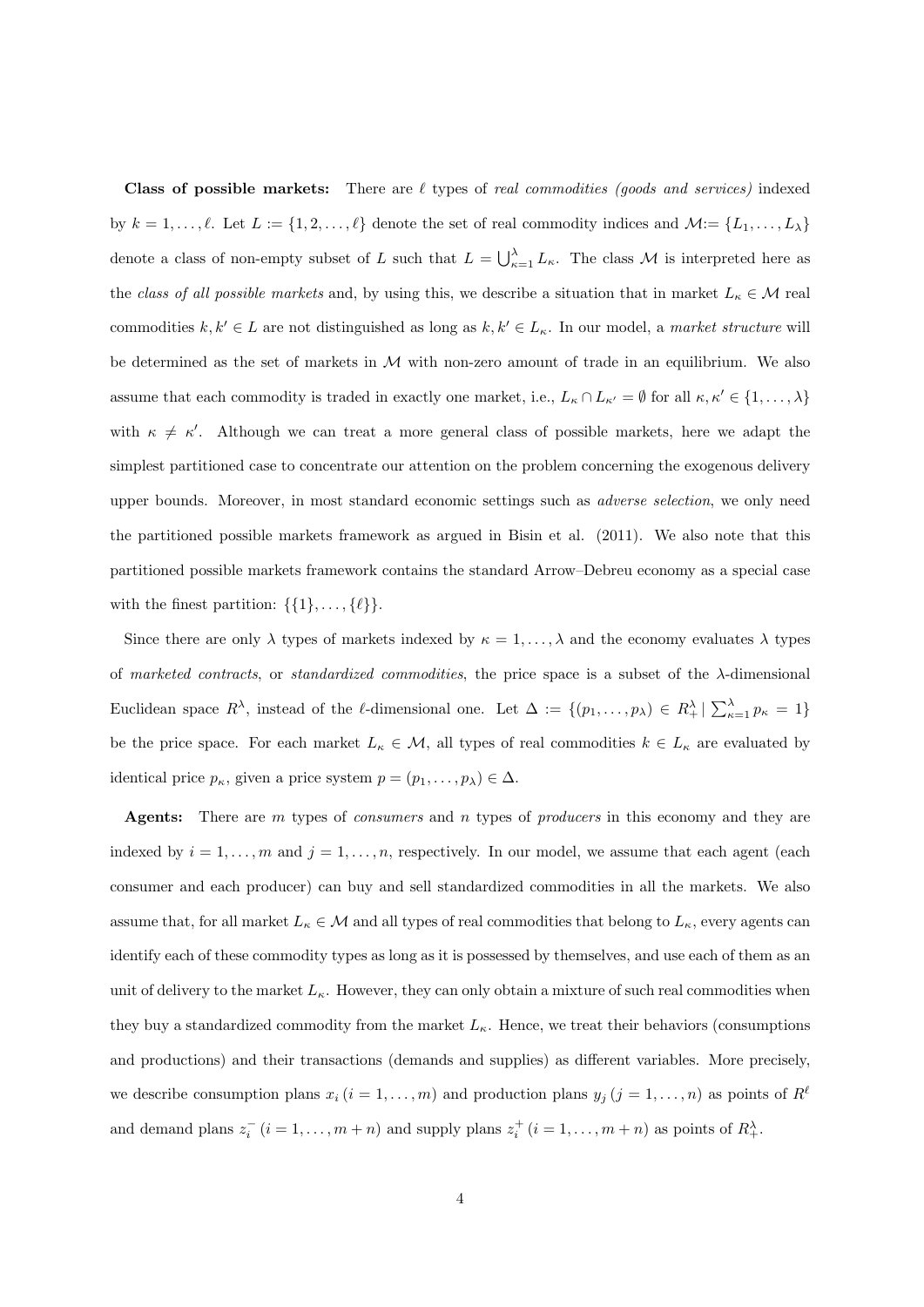**Agents as sellers:** For all agents  $i = 1, ..., m+n$ , we assume that the supply plan  $z_i^+ = (z_{i1}^+, ..., z_{i\lambda}^+)$ must satisfy

$$
(z_{i1}^+,\ldots,z_{i\lambda}^+) = \Big(\sum_{k\in L_1} v_{ik},\,\ldots,\,\sum_{k\in L_\lambda} v_{ik}\Big),
$$

where  $(v_{i1}, \ldots, v_{ik}, \ldots, v_{i\ell}) \in R_+^{\ell}$  is a bundle of real commodities that agent *i* plans to deliver to the markets. This equation describes the above mentioned situation that agents can identify each of the real commodity types in a market  $L_k \in \mathcal{M}$  and use each of them as an unit of delivery to the same market  $L_{\kappa}$ , although the market  $L_{\kappa}$  does not distinguish them and hence recognizes the delivery from agent *i* as the sum  $z_{ik}^+ = \sum_{k \in L_{\kappa}} v_{ik}$ .

**Agents as buyers and expectations of real receipts:** As we described above, in this setting, a marketed contract  $\kappa$  is actually a mixture of  $\sharp L_{\kappa}$  kinds of real commodities. Therefore, we assume that agents have a certain kind of *expectation for their real receipts*. So we introduce an additional exogenous parameter,  $s^{\kappa}$ , which represents the ratio of the  $\sharp L_{\kappa}$  types of real commodities in the total quantity of contracts supplied to market *κ*. Formally, for each  $\kappa = 1, \ldots, \lambda$ , we let  $R^{L_{\kappa}}$  denote the subspace of  $R^{\ell}$ constructed by elements with *k*-th coordinates equal to 0 if  $k \notin L_{\kappa}$ ; that is,  $R^{L_{\kappa}} := \{x = (x_k)_{k=1}^{\ell} \in$  $R^{\ell} | x_k = 0$  if  $k \notin L_{\kappa}$ , and we take expectation  $s = (s^1, \ldots, s^{\lambda})$  as  $s^{\kappa} \in \Delta^{\kappa} := \{x = (x_1, \ldots, x_{\ell}) \in$  $R_+^{L_\kappa} \mid \sum_{k=1}^{\ell} x_k = 1$  for all  $\kappa = 1, \ldots, \lambda$ . This allows us to parametrize the uncertainty about real receipts in the same way that we treat the prices of goods in general equilibrium modelings.

Next, we describe agents' optimization problems. In this model, agents' optimization problems have two kinds of *macro* parameters: *price*  $p = (p_1, \ldots, p_\lambda)$  and *expectations of real receipts*  $s = (s^1, \ldots, s^\lambda)$ . Note that given these two parameters, which are determined in equilibrium, agents choose *micro* variables: consumption or production plan  $x_i/y_j$ , demand plan  $z_i^-$ , and actual delivery of real commodities  $v_i$  (which constitutes supply plan  $z_i^+$ ).

**Consumers' problems:** Consumer  $i = 1, ..., m$  has initial endowment  $\omega_i \in R_{++}^{\ell}$  of real commodities, consumption set  $X_i \subset R^{\ell}$ , and utility function  $u_i: X_i \to R$ . Given price  $p \in \Delta$  and the expectation of their receipts for each real commodity through the market,  $s = (s^1, \ldots, s^{\lambda}) \in \prod_{\kappa=1}^{\lambda} \Delta^{\kappa}$ , consumer *i* chooses consumption plan  $x_i$  with market transaction plans  $(v_i, z_i)$ , where  $z_i = z_i^+ - z_i^-$ , to solve the following maximization problem: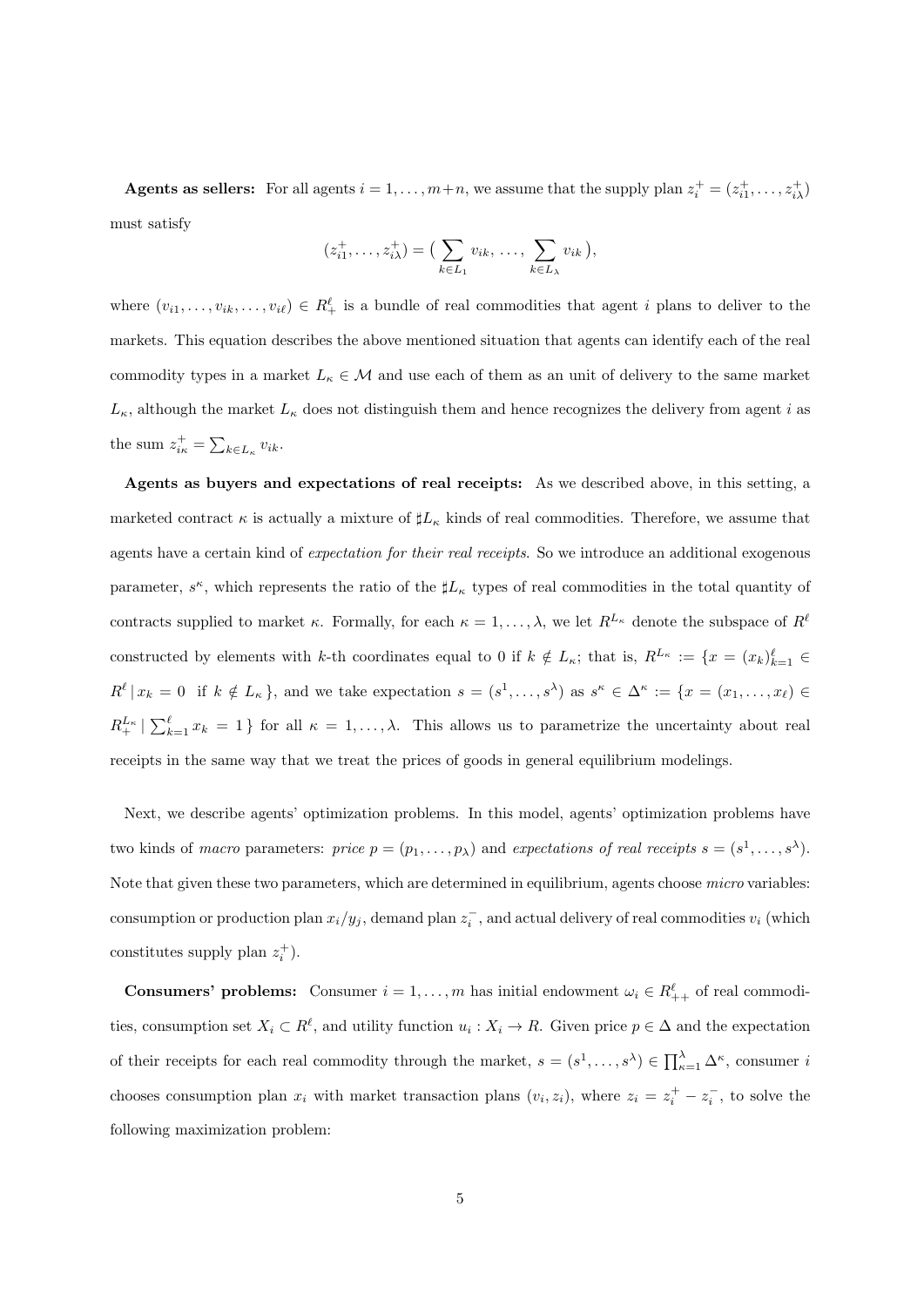$\max \quad u_i(x_i)$  (1) sub. to

$$
(x_i, v_i, z_i) \in X_i \times R_+^{\ell} \times R^{\lambda}
$$
 (2)

$$
v_i \leqq b_i,\tag{3}
$$

$$
z_i^+ = \left(\sum_{k \in L_1} v_{ik}, \dots, \sum_{k \in L_\lambda} v_{ik}\right),\tag{4}
$$

$$
x_i + v_i = \omega_i + z_{i1}^{-} s^1 + \dots + z_{i\lambda}^{-} s^{\lambda},
$$
 (5)

$$
p \cdot z_i^- = p \cdot z_i^+ + \sum_{j=1}^n \theta_{ij} \pi_j(p, s), \tag{6}
$$

where  $\pi_j(p, s)$  is the profit of producer *j* under price *p* and expectation *s* (in the maximization problems described below),  $\theta_{ij}$  denotes *i*'s share of the profit of producer *j* (a non-negative real number satisfying  $\sum_{i=1}^{m} \theta_{ij} = 1$  for each *j*), and  $b_i \in R^{\ell}_{++}$  is an arbitrary taken upper bound for the consumer's delivery. For example, it is natural to take  $b_i = \omega_i$  for all  $i = 1, \ldots, m$ .

The following are the interpretations of the constraints. Formula (2) indicates the domains of the variables; consumption plan  $x_i$  must be taken from consumption set  $X_i$ . Eq. (3) expresses that none of the consumer *i* can supply arbitrarily large amounts of real commodities. Eq. (4) means that supply plan  $z_i^+$  consists of the delivery of real commodity  $v_i$ . Eq. (5) denotes that consumption  $x_i$  and actual delivery  $v_i$  must be covered by the consumer's own endowments  $\omega_i$  and purchase  $z_{i1}^-s^1 + \cdots + z_{i\lambda}^-s^{\lambda}$ . Note that  $z_{ik}^-s^{\kappa} \in R_+^{\ell}$  for  $\kappa = 1, \ldots, \lambda$  because  $s^{\kappa} \in \Delta^{\kappa} \subset R_+^{\ell}$ . Finally, Eq. (6) is the budget constraint under *p ∈* ∆.

In the above, we can chose  $\omega_i$  as a natural candidate of upper bound  $b_i$  in the constraint (3). This is a natural assumption when we only consider the consumers in an economy, i.e., when we consider a pure exchange economy, and such an assumption was also used in all of the early works: Dubey et al. (2005), Bisin et al. (2011), Correia-da-Silva (2012), and Meier et al. (2014). For a production economy, however, since producers do not have endowments, they have no such natural upper bounds. However, Example 1 below shows that without upper bounds for the producers, an equilibrium may fail to exist even if consumers' delivery amounts are bounded, as in Formula (3) with  $b_i = \omega_i$ . For this reason, in the basic model, we also introduce the upper bound condition (Eq. (9)) for each producer using given upper bound parameter  $b_j \in R_{++}^{\ell}$  although it does not have a natural interpretation.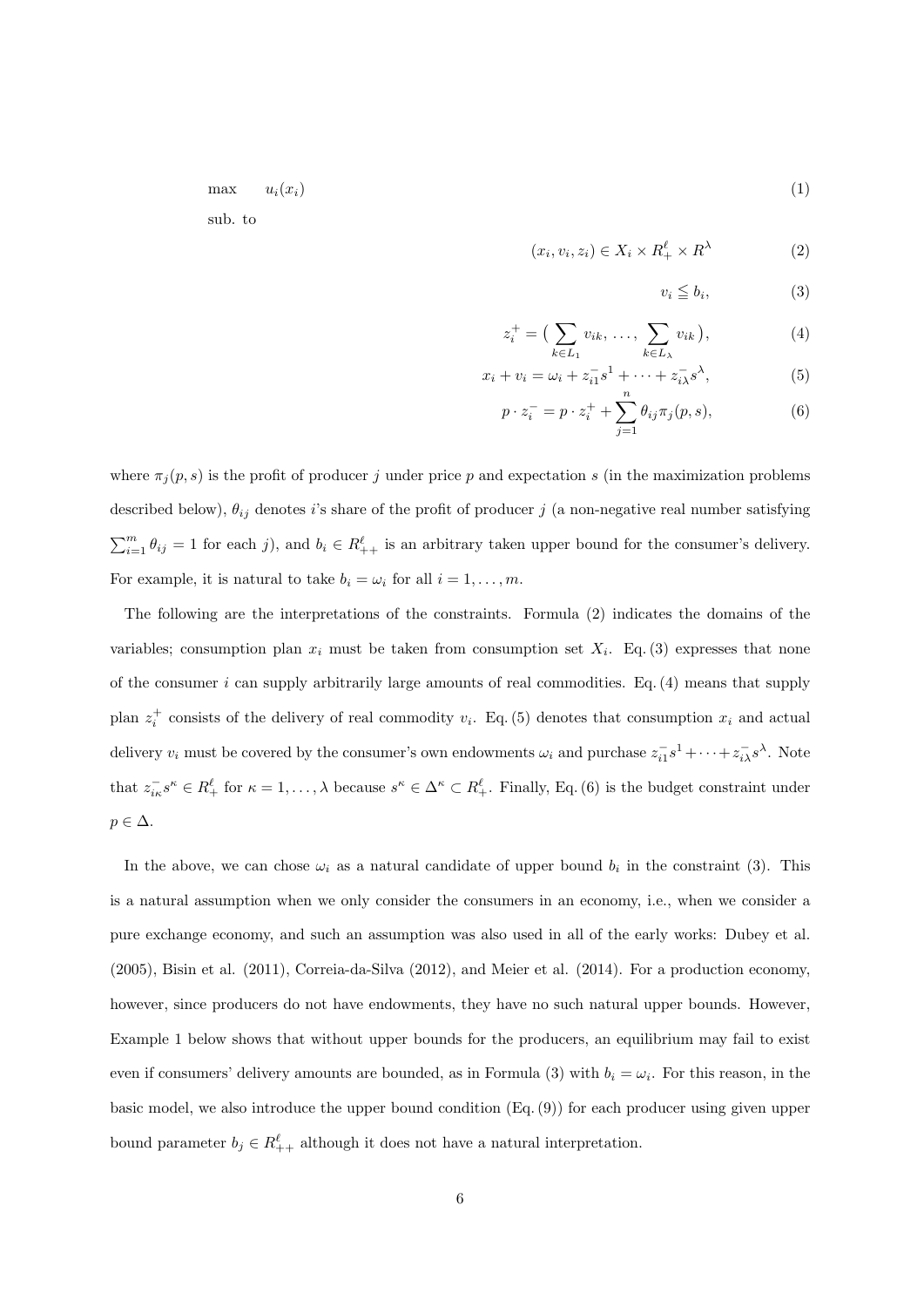**Producers' problems:** Producer  $j = 1, ..., n$  has production technology  $Y_j \subset R^{\ell}$ . Given two exogenous parameters, price p and the expectations of their real receipts,  $s = (s^1, \ldots, s^{\lambda})$ , producer j chooses production plan  $y_j$  with market transaction plans  $(v_j, z_j)$  to solve the following maximization problem:

$$
\max \quad p \cdot z \tag{7}
$$
   
sub. to

$$
(y_j, v_j, z_j) \in Y_j \times R_+^{\ell} \times R^{\lambda}, \tag{8}
$$

$$
v_j \leqq b_j,\tag{9}
$$

$$
z_j^+ = \big(\sum_{k \in L_1} v_{jk}, \dots, \sum_{k \in L_\lambda} v_{jk}\big), \tag{10}
$$

$$
v_j = y_j + z_{j1}^{-} s^1 + \dots + z_{j\lambda}^{-} s^{\lambda}.
$$
 (11)

Constraints  $(8)$ – $(11)$  can be interpreted in the same way as in the consumers' problems. In Formula (9), we use  $b_j \in R^{\ell}_{++}$  as an exogenously given upper bound, as previously discussed.

Finally, we define the equilibrium.

**Equilibrium:** Let  $\mathcal{E} = ((X_i, \omega_i, u_i, b_i, (\theta_{ij})_{j=1}^n)_{i=1}^m, (Y_j, b_j)_{j=1}^n, \mathcal{M})$  denote the above economy. An equilibrium for economy  $\mathcal E$  is a pair  $((x_i, v_i, z_i)_{i=1}^m, (y_j, v_j, z_j)_{j=1}^n) \in \prod_{i=1}^m (X_i \times R_+^{\ell} \times R^{\lambda}) \times \prod_{j=1}^n (Y_j \times R_+^{\ell} \times R_+)$  $R_+^{\ell} \times R^{\lambda}$  and  $(p, s) \in \Delta \times \prod_{\kappa=1}^{\lambda} \Delta^{\kappa}$ , which satisfies Eqs. (1)–(11) and the *market clearing condition* (12) with *expectation specification* (13) for each  $\kappa \in \{1, \ldots, \lambda\}$ :

$$
\sum_{i=1}^{m+n} z_{i\kappa} = 0,\t\t(12)
$$

$$
\frac{\sum_{i=1}^{m+n} \text{pr}_{L_{\kappa}}(v_i)}{\sum_{i=1}^{m+n} z_{i\kappa}^+} = s^{\kappa} \text{ as long as } \sum_{i=1}^{m+n} z_{i\kappa}^+ > 0,
$$
\n(13)

where  $pr_{L_{\kappa}}$  denotes the projection onto subspace  $R^{L_{\kappa}}$  of  $R^{\ell}$  for each  $\kappa = 1, \ldots, \lambda$ , i.e., for each  $x \in R^{\ell}$ , the *k*-th coordinate of  $pr_{L_{\kappa}}(x)$  is 0 if  $k \notin L_{\kappa}$  and  $x_k$  if  $k \in L_{\kappa}$ . Note that we only consider Eq. (13) when  $\sum_{i=1}^{m+n} z_{ik}^+ > 0$ . Hence, if  $\sum_{i=1}^{m+n} z_{ik}^+ = 0$  we have no restrictions on the expectation specifications.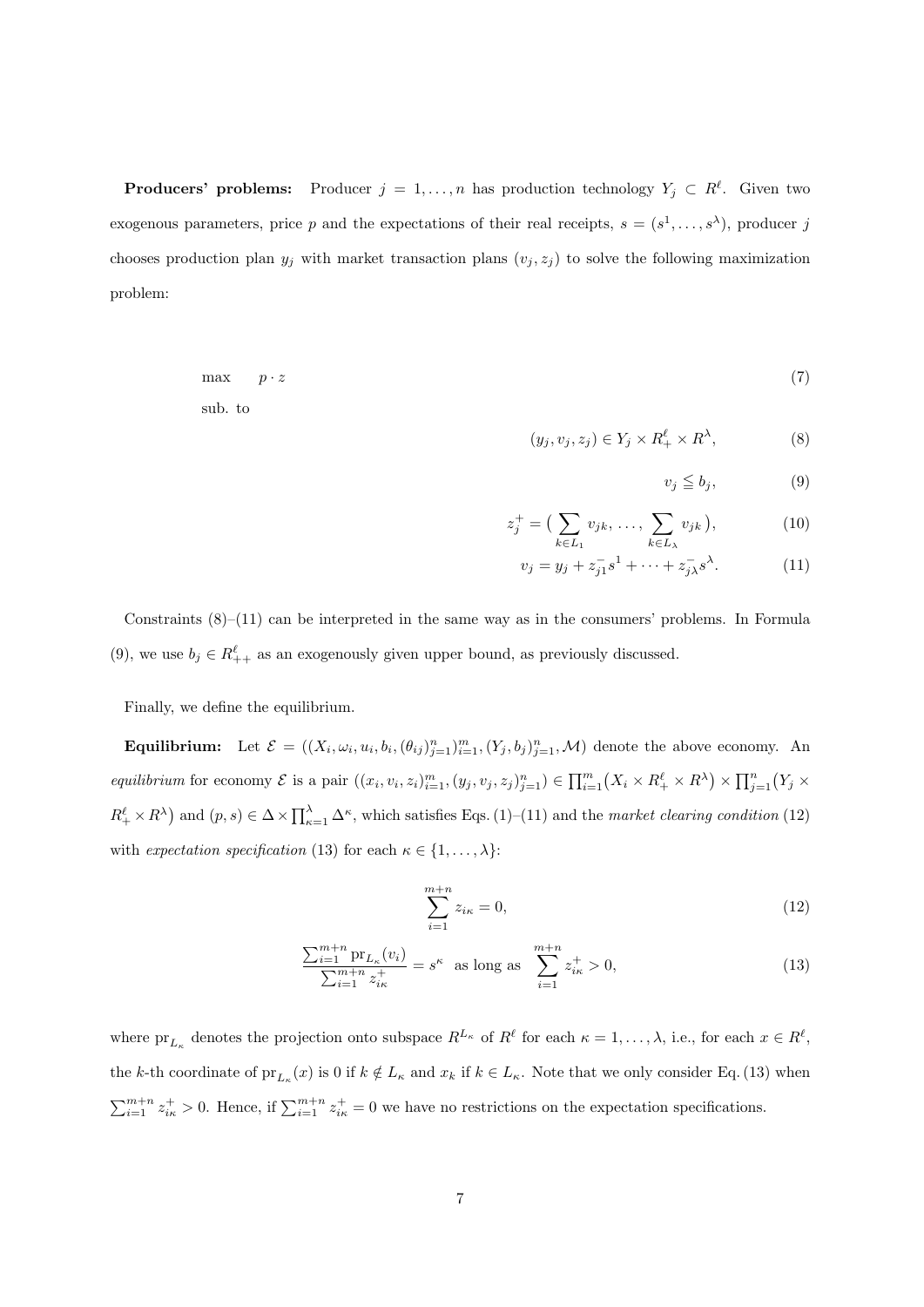#### 2.2 Results for the Basic Model

As previously mentioned, the upper bound condition (9) is problematic because it is difficult to interpret and/or to justify it from a natural economic point of view. However, as shown in the next theorem and the non-existence example, the condition is not only necessary but also essential to analyze asymmetric information problems. More precisely, an equilibrium allocation of the model typically depends on the upper bound parameters,  $b_i$ , as long as we want to analyze a situation where the asymmetric informational problem actually matters. In other words, we can prove that if an equilibrium for this standard setting does not depend on the upper bound parameters, the equilibrium allocation is typically *Pareto-optimal*. 7 To state this fact formally, we introduce some standard definitions.

We say that an *allocation*  $((x_i)_{i=1}^m, (y_j)_{j=1}^n)$ , where  $x_i \in X_i$   $(i = 1, ..., m)$  and  $y_j \in Y_j$   $(j = 1, ..., n)$ , is *feasible* if it satisfies  $\sum_{i=1}^{m} x_i = \sum_{j=1}^{n} y_j + \sum_{i=1}^{m} \omega_i$ . Feasible allocation  $((x_i)_{i=1}^{m}, (y_j)_{j=1}^{n})$  is *Paretooptimal* if there is no other feasible allocation  $((x_i')_{i=1}^m, (y_j')_{j=1}^n)$  such that  $x_i' \succeq_i x_i$  for all  $i = 1, ..., m$ and  $x'_i \succ_i x_i$  for some  $i = 1, \ldots, m$ , where  $\succsim_i$  and  $\succ_i$  are respectively agent *i*'s preference and strict preference relations.

**Theorem 1.** *Suppose that, for each*  $i = 1, \ldots, m$ *, consumer i*'s preference  $\succeq_i$  *is monotone and convex.*<sup>8</sup> If equilibrium state  $((x_i^*, v_i^*, z_i^*)_{i=1}^m, (y_j^*, v_j^*, z_j^*)_{j=1}^n, p^*, s^*)$  satisfies  $v_i^* \ll b_i$  for all  $i = 1, \dots, m+n$  and  $s^{\kappa*} \in R_{++}^{L_{\kappa}}$  for all  $\kappa = 1, \dots, \lambda$ , then equilibrium allocation  $((x_i^*)_{i=1}^m, (y_j^*)_{j=1}^n)$  is Pareto-optimal.

Hence, in economies with asymmetric information, where Pareto-optimality typically does not hold, there must exist some agent *i* that delivers real commodity *k* with its limit amount *bik* or real commodity  $k'$  that is vanishing from the market, i.e.,  $s_{k'}^{\kappa} = 0$ . In this sense, to treat the asymmetric information problem such as the adverse selection problem in the standard setting, we cannot avoid the arbitrariness caused by exogenous upper bound parameters  $b_i$ <sup>0</sup>

<sup>7</sup> Suppose that the asymmetric information is based on the different quality of commodities in a certain standardized market. Assuming that each agent's expectation for a standardized commodity typically satisfies the condition that for each delivery of the standardized commodity there is a non-zero possibility to obtain all real commodities that belong to this market, then an equilibrium, which does not depend on the delivery upper bound constraints, is always Pareto-optimal.

<sup>8</sup> Preference relation ≿ is *monotone* if *x ≫ y* implies *x ≻ y*. Preference relation ≿ is *convex* if *x ≻ y* implies  $tx + (1 - t)y \succ y$  for all  $t \in (0, 1]$ . (For the definition of a preference relation's convexity, see also Debreu (1959).)

<sup>&</sup>lt;sup>9</sup> Note that here, the situation is different from the one concerning the short selling upper bound in the incomplete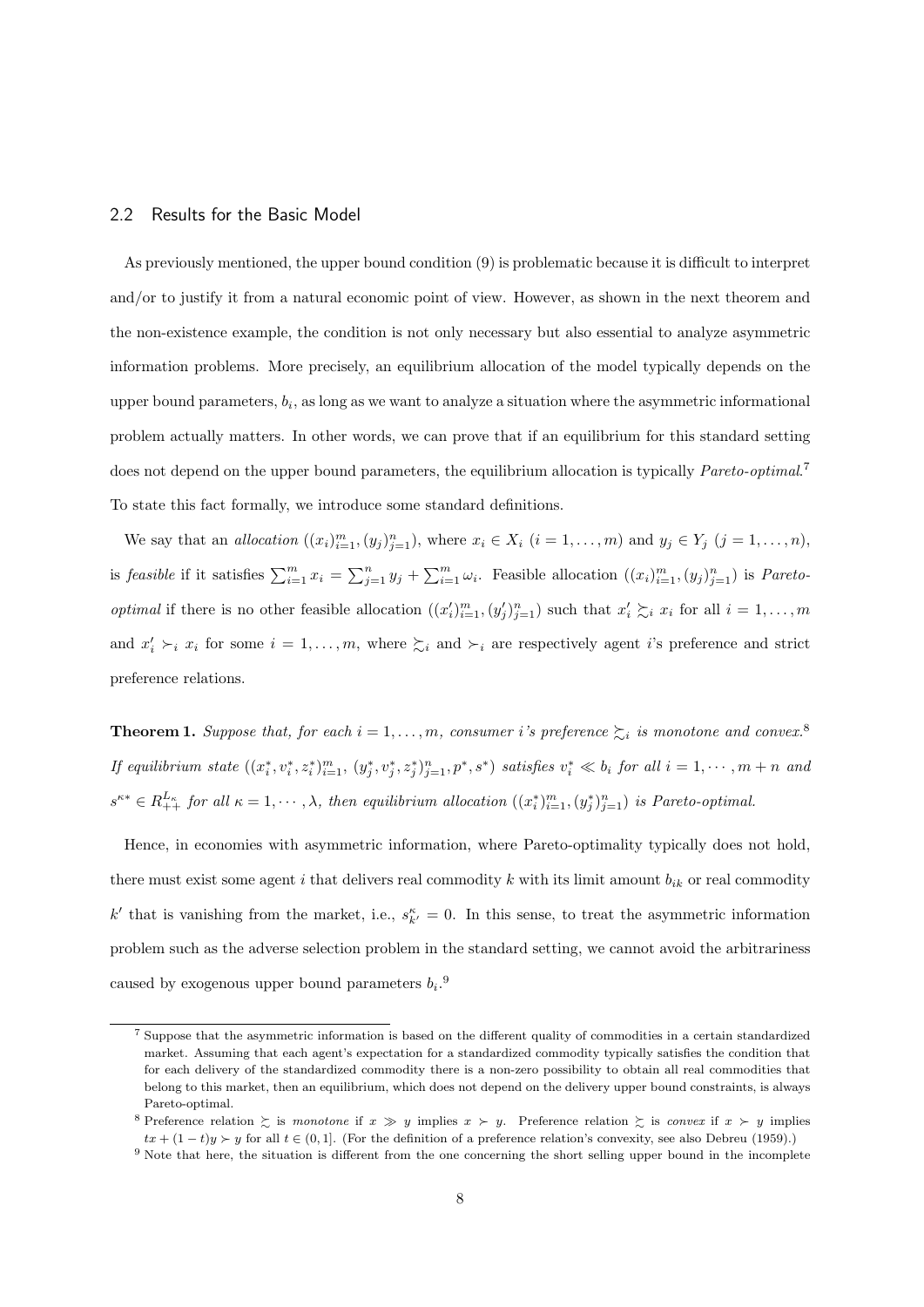Furthermore, as we noted above, we cannot even ensure the equilibrium existence without the upper bound condition (9). In the following, we describe a non-existence example. The setting is the same as for the existence theorem (Theorem 2 below), but without the upper bound condition for the producer (Condition (9)). Hence, without the upper bounds for the producers, an equilibrium may not exist even if the consumer's delivery amount is bounded, as in Formula (3) with  $b_i = \omega_i$ .

#### **Example 1: Non-existence of equilibrium without an upper bound**

Suppose we have two real goods, one consumer, and one producer in an economy. Additionally, suppose there is only one market, and hence the two goods are traded at an identical price:  $p \in R_+$ . These agents expect that they will receive  $s \in [0,1]$  units of good 1 and  $(1-s)$  units of good 2 when they contract to buy one unit from the market. The producer has technology  $Y = \{(y_1, -y_2) \in R^2 : y_1 \leq 2y_2, y_2 \geq 0\}$ , and *there is no upper bound on its delivery*. (Hence this producer's problem is specified by Eqs. (7), (8), (10), and (11)). The consumer has consumption set  $X = R_+^2$ , utility function  $u(x_1, x_2) = 2x_1 + x_2$ , and endowment (1*,* 1), and his actual delivery amounts must be bounded by his endowments. (This problem is specified by Eqs. (1)–(6) with  $b_i = \omega_i = (1, 1)$ . ) In this economy, the consumer prefers real good 1 to good 2, and real good 2 is the raw material for the producer. Let  $(v_{p1}, v_{p2}, z_p^{\pm})$  and  $(v_{c1}, v_{c2}, z_c^{\pm})$  denote the producer's and consumer's transaction plans.

First, note that price  $p = 0$  never constitutes an equilibrium, because the consumer can make infinite purchases; i.e., the consumer problem has no maximum. Next, note that for any price  $p > 0$ , the producer's problem is reduced to  $\max\{py_2|(1-s)z_p^-\geq y_2\geq 0$  and  $z_p^-\geq 0\}$ , and the producer's actual deliveries are characterized by  $(v_{p1}, v_{p2}) = (2y_2 + sz_p^-, -y_2 + (1-s)z_p^-, 10$ 

If  $p > 0$  and  $s \neq 1$ , then the producer can get his raw material (real good 2) from the market and make

market model (Hart 1975). In the incomplete market model, it is just desirable from an economic modeling point of view to remove the short selling upper bound, whereas in the model of an asymmetric information economy, the removal of the upper bound implies the removal of the asymmetric information problem itself, as shown by Theorem 1.

 $10$  To see that the original problem described by Eqs. (7), (8), (10), and (11) can be reduced to the stated problem with two variables ( $y_2$  and  $z_p^-$ ), we eliminate other variables as follows. First, we can eliminate  $v_{p1}$  and  $v_{p2}$  by substituting  $v_{p1} = y_1 + sz_p^-$  and  $v_{p2} = -y_2 + (1-s)z_p^-$  into all the relevant restrictions (i.e., substituting Eq. (11) into Eqs. (8) and (10)). We can also eliminate  $z_p^+$  by substituting Eq. (10) into the profit function of Eq. (7). Finally, if  $p > 0$ , then  $y_1 =$ 2*y*<sup>2</sup> must hold in an optimum, so we can also eliminate *y*<sup>1</sup> by substituting it into all the relevant restrictions and the profit function. Then the reduced problem is actually  $\max\{py_2|(1-s)z_p^-\geq y_2\geq 0$  and  $z_p^-\geq 0$ , and this problem is equivalent to the original problem. The actual deliveries are characterized by  $(v_{p1}, v_{p2}) = (2y_2 + sz_p^-, -y_2 + (1-s)z_p^-)$ by substituting the equation  $y_1 = 2y_2$  to eliminate  $y_1$ .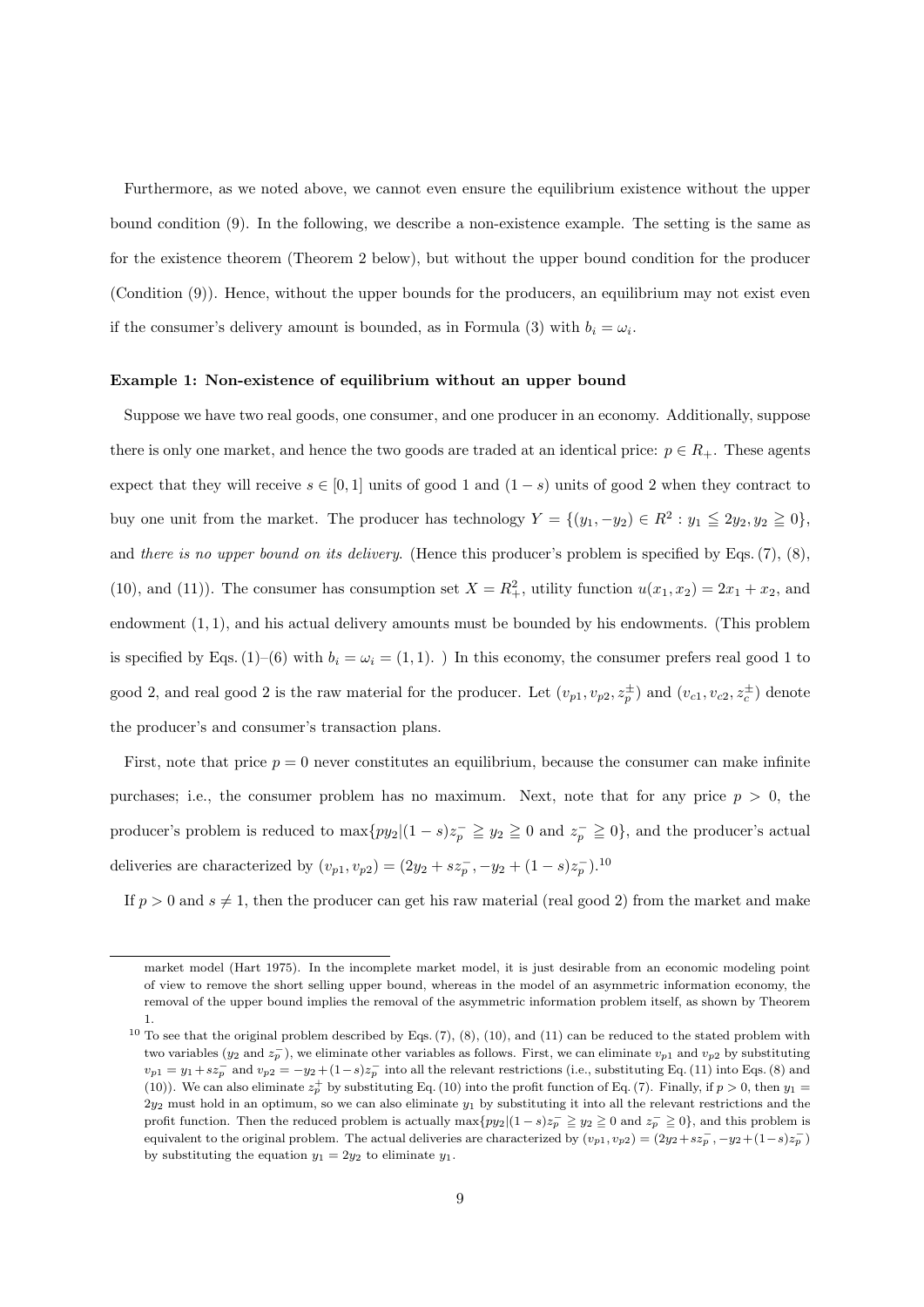twice as much product (real good 1) as raw material. Moreover, the prices of these two goods are the same, *p >* 0, and *there is no upper bound for his delivery*, so the producer can make an infinite amount of profit. Indeed, if  $s \neq 1$ , then the reduced problem has no maximum because  $y_2$  can be made arbitrarily large by taking  $z_p^-$  such that  $z_p^- \geq \frac{y_2}{1-s}$ . Hence, an equilibrium only exists when  $p > 0$  and  $s = 1$ .

If  $p > 0$  and  $s = 1$ , then the producer expects that he cannot get raw material for production. Hence, no-production is his optimal production plan. The reduced problem has maximum solutions  $(y_2 = 0, z_p^- =$  arbitrary) with maximum profit  $\pi = 0$ , and the actual deliveries are  $(v_{p1}, v_{p2}) = (z_p^-, 0)^{11}$ However, the consumer wants to exchange endowed good 2 with more preferable good 1 through the market, because he only expects to get good 1 when he purchases it from the market,  $s = 1$ . So in the optimum,  $v_{c2} > 0$  must hold. Hence, there is a positive delivery of commodity 2, while the agents expect no delivery for good 2,  $(1-s) = 0$ . Therefore, Eq. (13) never holds. This means that if  $p > 0$  and  $s = 1$ , there is never an equilibrium. Consequently, no equilibrium exists in this economy.<sup>12</sup> □

Now we state a general equilibrium existence theorem for production economies with asymmetric information. We can ensure that an equilibrium exists as long as all agents have upper bounds for their deliveries.

**Theorem 2.** Economy  $\mathcal{E} = ((X_i, \omega_i, u_i, b_i, (\theta_{ij})_{j=1}^n)_{i=1}^m, (Y_j, b_j)_{j=1}^n, \mathcal{M})$  has an equilibrium,  $((x_i^*, v_i^*, z_i^*)_{i=1}^m,$  $(y_j^*, v_j^*, z_j^*)_{j=1}^n$ ,  $p^*, s^*$ ), if the following conditions are satisfied:

**(Consumers)** Each consumer  $i = 1, \ldots, m$  has (i) a closed convex consumption set,  $X_i \supset R_+^{\ell}$ , *bounded from below;* (ii) *a convex preference induced by a strictly monotone and continuous utility function*  $u_i: X_i \to R$ *;* and (iii) endowment  $\omega_i \in \text{int}X_i$ .<sup>13</sup> **(Producers)** For each  $j = 1, \ldots, n$ ,  $Y_j \subset R^{\ell}$  is a closed convex set that contains 0.

**(Attainable Set)** *The attainable sets for each agents are bounded.*<sup>14</sup>

<sup>&</sup>lt;sup>11</sup> Here we observe that the producer's constraint correspondence does not satisfy upper semicontinuity at  $s = 1$ .

<sup>12</sup> Note that even in exchange economies, the same problem arises if consumers can resale their goods arbitrarily. Suppose two goods, one market, two consumers, and no producer in an economy. The two goods are traded at identical price  $p \in R_+$ . Suppose that consumers can resale their goods arbitrarily, i.e., consumers' problems are specified by Eqs. (1), (2), (4), (5) and (6). Assume that consumer 1's attributes are  $X_1 = R_+^2$ ,  $u_1(x_1, x_2) = 2x_1 + x_2$ , and  $\omega_1 = (1, 2)$ , and that consumer 2's attributes are  $X_2 = R_+^2$ ,  $u_2(x_1, x_2) = x_1 + 2x_2$  and  $\omega_2 = (1, 1)$ . It is straightforward to see that no equilibrium exists in this economy because they always can get a more preferable consumption bundle through the unbounded transactions.

<sup>13</sup> Preference relation  $\sum$  is *strictly monotone* if  $x' \geq x$ ,  $x' \neq x$  implies  $x' \succ x$ .

<sup>&</sup>lt;sup>14</sup> Allocation  $((x_i)_{i=1}^m, (y_j)_{j=1}^n)$  is attainable if  $\sum_{i=1}^m x_i \leq \sum_{j=1}^n y_j + \sum_{i=1}^m \omega_i$ . The attainable sets for agents,  $i =$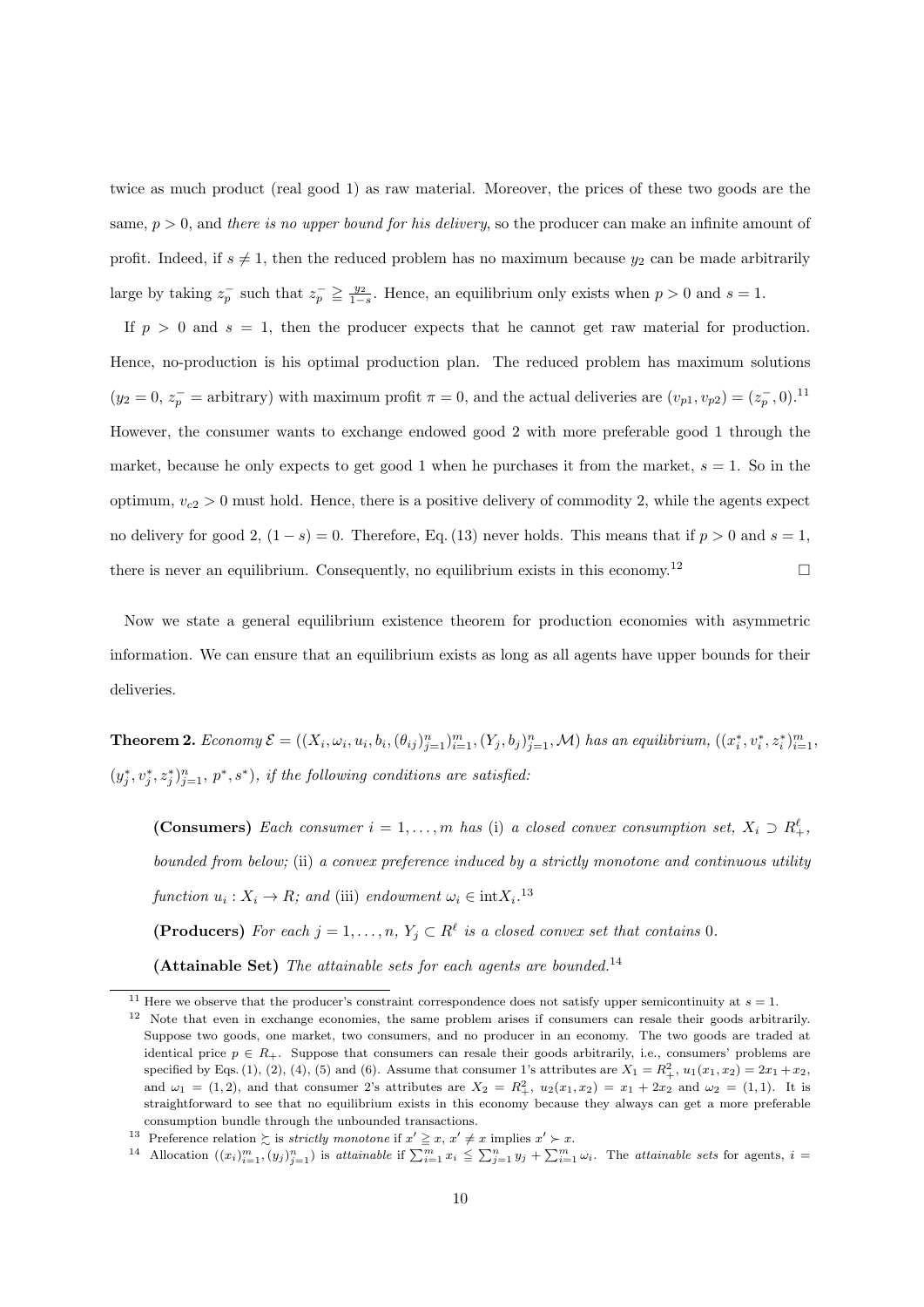Although this theorem ensures the equilibrium existence, as shown in Theorem 1, the equilibrium typically depends on exogenous upper bounds *b<sup>i</sup>* , and their removal induces the removal of the asymmetric information problem itself. Moreover, as shown in Example 1, we cannot even technically remove the upper bound condition because an equilibrium may not exist. In the next section, we endogenize this upper bound condition by introducing natural cost for the market deliveries and solve this problem.

## 3 Model without Exogenous Upper Bounds and Equilibrium Existence

Given the class of possible markets  $\mathcal{M} = \{L_1, \ldots, L_\lambda\}$ , each agent must sell his real goods as  $\lambda$  types of market contracts. Therefore, he should standardize or commoditize his real goods to sell them in the market depending on the class of possible markets *M*. It is quite natural to assume that this procedure will cost each agent some loss of goods or services that may be delivered to the market, because it will cost each agent at least some labor to standardize, package, and/or deliver real commodities to the market, which has the class of possible markets. We describe such standardization, commoditization, and/or transaction costs by assuming that each agent has a certain kind of technology for standardizing his real goods.

Assume that each agent  $i = 1, ..., n+m$  (each of consumers and producers) has function  $F_i: R^{\ell}_+ \to R^{\ell}_+$ that satisfies the following conditions:

- (C1)  $F_i$  is a continuous function;
- (C2) for all  $k = 1, \ldots, \ell, F_{ik}$  is a concave function, where  $F_{ik}$  is a k-th coordinate of  $F_i$ ;
- (C3) for each  $\kappa = 1, ..., \lambda$  and  $v \in R_+^{\ell}, \sum_{k \in L_{\kappa}} F_{ik}(v) = 0$  is equivalent to  $v_{L_{\kappa}} := (v_k)_{k \in L_{\kappa}} = 0$ ; for each  $\kappa = 1, ..., \lambda$  and  $v, v' \in R_+^{\ell}, v_{L_{\kappa}} \leq v'_{L_{\kappa}}$  and  $v_{L_{\kappa}} \neq v'_{L_{\kappa}}$  implies  $\sum_{k \in L_{\kappa}} F_{ik}(v)$  $\sum_{k\in L_{\kappa}} F_{ik}(v')$ ;
- (C4)  $F_i(v) \leq v$  for all  $v \in R_+^{\ell}$ ; and
- (C5) for each  $\kappa$  such that  $L_{\kappa} = \{k\}$  for some  $k$ ,  $F_{ik}(v) = v_k$ ; for each  $\kappa$  such that  $\sharp L_{\kappa} \geq 2$ , and for each sequence  $\{v\}\*_{\nu=1}^{\infty} \subset R_{+}^{\ell}$ , if  $\sum_{k \in L_{\kappa}} F_{ik}(v^{\nu}) \to \infty$

 $1,\ldots,n+m$ , are defined as  $\tilde{X}_i := \{x_i \in X_i | x_i$  constitutes an attainable allocation with some  $x_{i'} \in X_{i'}$   $(\forall i' \neq i')$  $(i, y_j \in Y_j (\forall j = 1, ..., m)$ , and  $\tilde{Y}_j := \{y_j \in Y_j | y_j \text{ constitutes an attainable allocation with some } x_i \in X_i (\forall i = j \text{ and } y_j \in Y_j | y_j \text{ constitute an attainable allocation with some } x_i \in X_i (\forall i = j \text{ and } y_j \in Y_j | y_j \text{ constitute an attainable allocation with some } x_i \in X_i (\forall i = j \text{ and } y_j \in Y_j | y_j \text{ constitute an attainable allocation with some } x_i \in X_i (\forall i = j \text{ and } y_j \in Y_j | y_j \text{ constitute an attainable allocation with some } x_i \in X_i (\forall i = j \text{ and } y_j \in$  $1, \ldots, n), y_{j'} \in Y_{j'} \ (\forall j' \neq j)\}.$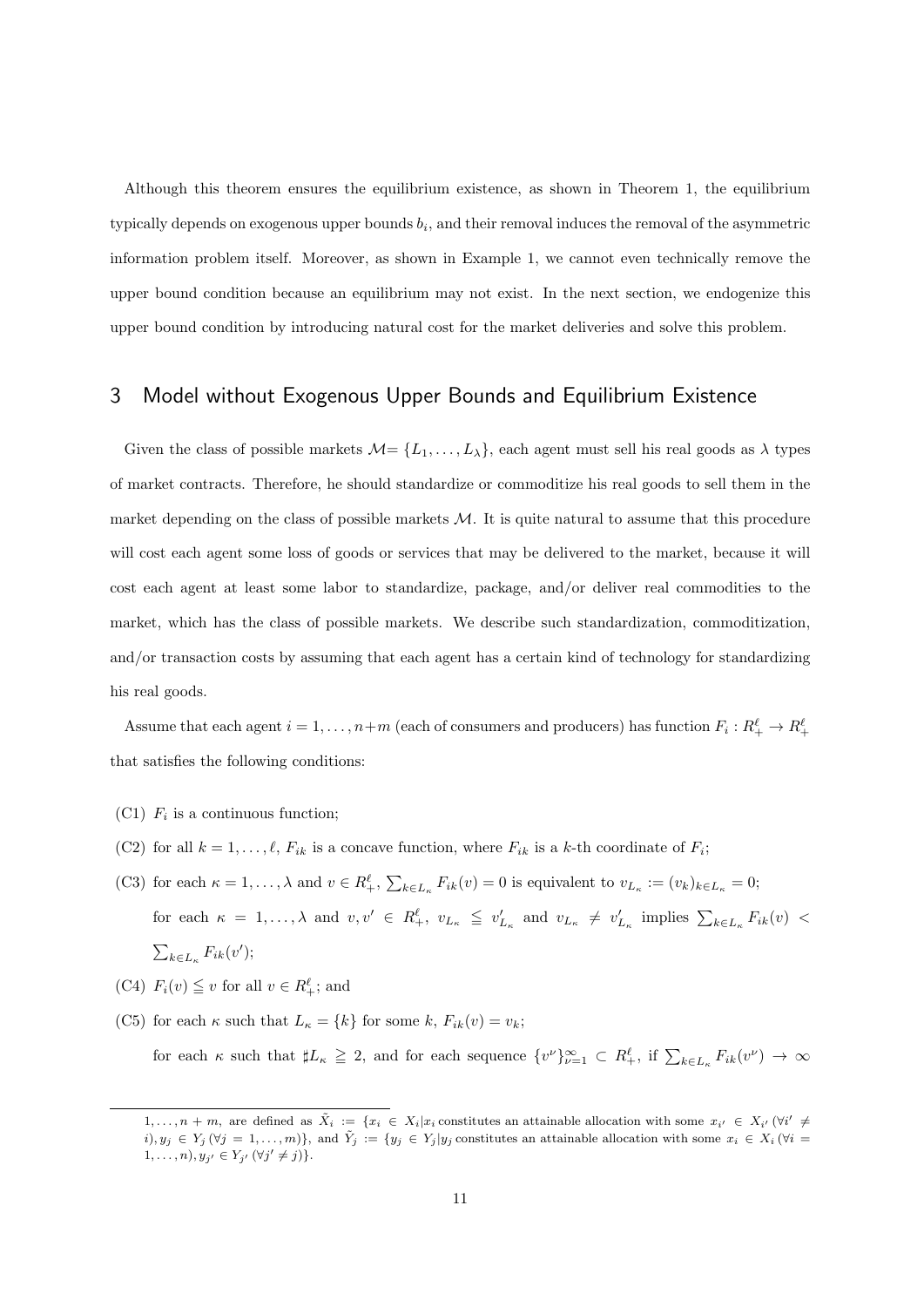$(\nu \to \infty)$ , then there exists some  $L_{\kappa'}$  such that  $\sum_{k \in L_{\kappa} \cup L_{\kappa'}} (v_k^{\nu} - F_{ik}(v^{\nu})) \to \infty \ (\nu \to \infty)$ .

As we will formalize later, each agent supplies his real goods and services to the market with the class of possible markets  $\mathcal{M} = \{L_1, \ldots, L_\lambda\}$  as a  $\lambda$ -tuple  $(\sum_{k \in L_1} F_{ik}(v), \ldots, \sum_{k \in L_\lambda} F_{ik}(v)) \in R^\lambda_+$  (see Eqs. (16) and (20) below). We call *F<sup>i</sup>* agent *i*'s *standardizing technology*. Condition (C5) means that no agent can sell his real goods in the market with the class of possible markets  $\mathcal{M} = \{L_1, \ldots, L_\lambda\}$  at no cost, and this is the crucial assumption as we see in the following example.

#### **Example 1 revisited: Non-existence of equilibrium without the cost condition (C5)**

Recall that there are two goods, one market, one consumer, and one producer in Example 1. Note that in Example 1, only the consumer has an upper bound for delivery contract. Consider a model without the upper bound condition for each agents by removing consumer's upper bound in Example 1. In such a model, each agent's "standardizing technology" can be formalized as  $(F_{i1}(v_1, v_2), F_{i2}(v_1, v_2)) := (v_1, v_2)$ and this formalization means that agents can standardize their goods at no cost.<sup>15</sup> Formally, these functions  $F_i: R_+^2 \to R_+^2$  satisfy all the conditions but (C5). Indeed, for each sequence  $\{v^{\nu}\}_{\nu=1}^{\infty} \subset R_+^2$ , we have  $\sum_{k\in\{1,2\}} (v_k^{\nu} - F_{ik}(v^{\nu})) = \sum_{k\in\{1,2\}} (v_k^{\nu} - v_k^{\nu}) = 0$  for all  $\nu = 1, 2, ...,$  and hence condition (C5) must be violated. (Note that there is only one market  $L_1 := \{1, 2\}$  in this economy.) Moreover, by a similar argument in Example 1, it is straightforward to see that there is no equilibrium in this model, i.e., we cannot ensure the existence of an equilibrium without condition  $(C5)$ .

Note that the cost imposed by condition  $(C5)$  of standardizing technologies  $F_i$  (or, the transaction cost) for consumers and producers  $(i = 1, \ldots, m + n)$  and the transformation cost represented by production technologies  $Y_j$  for producers  $(j = 1, \ldots, n)$  are two independent concepts, and in general we specify these two independently. In particular, in Example 1, while the transformation cost represented by production set  $Y = \{(y_1, -y_2) \in R^2 : y_1 \leq 2y_2, y_2 \geq 0\}$  is positive, the transaction cost represented by  $F_i$  is zero since  $\sum_{k\in\{1,2\}} (v_k^{\nu} - F_{ik}(v^{\nu})) = \sum_{k\in\{1,2\}} (v_k^{\nu} - v_k^{\nu}) = 0$  and because of the latter fact we have no equilibrium. In the following, we show that by introducing the transaction costs expressed by (C5), we can ensure the equilibrium existence.<sup>16</sup>

<sup>&</sup>lt;sup>15</sup> Note that with this notation and the agents' attributes given in Example 1, the model specified here is identical with a model specified by Eqs. (14)–(22) that define our extended model below.

<sup>&</sup>lt;sup>16</sup> Also, note that (C5) requires such standardizing costs only if  $L_{\kappa}$  is not a singleton set because if some  $L_{\kappa}$  is a singleton,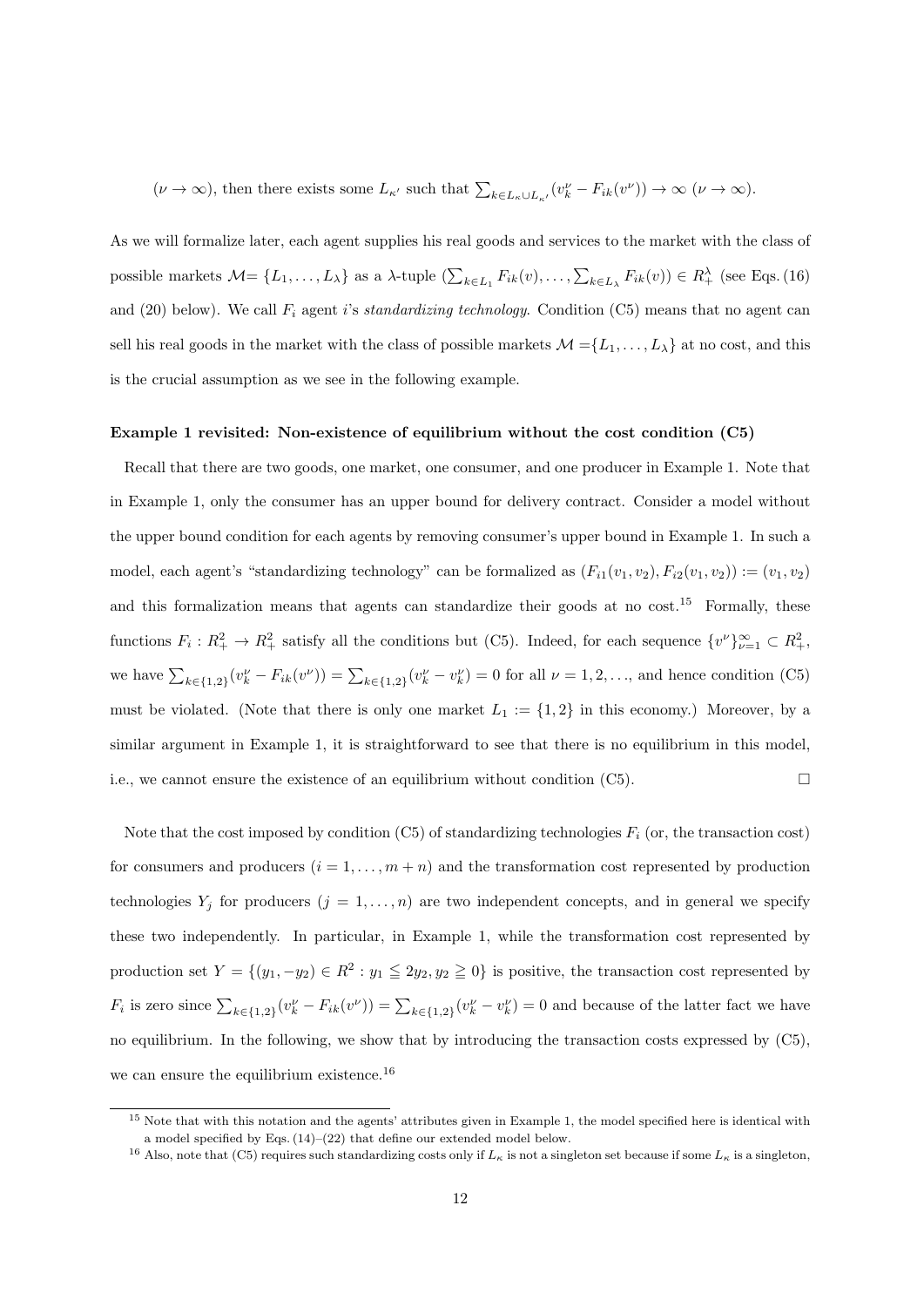Now we propose the following modifications to the model. The formalization is almost the same as the basic model in Eqs.  $(1)$ – $(11)$ , except that we remove the upper bound conditions (3) and (9) and replace  $(4)$  and  $(10)$  by " $z_i^+ = (\sum_{k \in L_1} F_{ik}(v_i), \dots, \sum_{k \in L_\lambda} F_{ik}(v_i))$ ".

**Agents' Problems:** The producers' problems are defined as:

$$
\max \qquad p \cdot z_j^+ - p \cdot z_j^- \tag{14}
$$

sub. to

$$
(y_j, v_j, z_j) \in Y_j \times R_+^{\ell} \times R^{\lambda}, \tag{15}
$$

$$
z_j^+ = \big(\sum_{k \in L_1} F_{jk}(v_j), \dots, \sum_{k \in L_\lambda} F_{jk}(v_j)\big), \tag{16}
$$

$$
v_j = y_j + z_{j1}^{-} s^1 + \dots + z_{j\lambda}^{-} s^{\lambda}.
$$
 (17)

Similarly, the consumers' problems are defined as:

$$
\max \quad u_i(x_i) \tag{18}
$$
\n
$$
\text{sub. to}
$$

$$
(x_i, v_i, z_i) \in X_i \times R_+^{\ell} \times R^{\lambda}, \tag{19}
$$

$$
z_i^+ = \left(\sum_{k \in L_1} F_{ik}(v_i), \dots, \sum_{k \in L_\lambda} F_{ik}(v_i)\right),\tag{20}
$$

$$
x_i + v_i = \omega_i + z_{i1}^{-} s^1 + \dots + z_{i\lambda}^{-} s^{\lambda}, \qquad (21)
$$

$$
p \cdot z_i^- = p \cdot z_i^+ + \sum_{j=1}^n \theta_{ij} \pi_j(p, s). \tag{22}
$$

**Equilibrium:** Let  $\mathcal{E} = ((X_i, \omega_i, u_i, F_i, (\theta_{ij})_{j=1}^n)_{i=1}^m, (Y_j, F_j)_{j=1}^n, \mathcal{M})$  denote the above economy. An equilibrium for economy  $\mathcal E$  is a pair  $((x_i, v_i, z_i)_{i=1}^m, (y_j, v_j, z_j)_{j=1}^n)$  and  $(p, s)$ , satisfying  $(14)$ – $(22)$  and the *market clearing condition* (23) with an *expectation specification* (24) for each  $\kappa \in \{1, \ldots, \lambda\}$  and  $k \in L_{\kappa}$ :

$$
\sum_{i=1}^{m+n} z_{i\kappa} = 0,\t\t(23)
$$

$$
\frac{\sum_{i=1}^{m+n} F_{ik}(v_i)}{\sum_{i=1}^{m+n} z_{ik}^+} = s_k^{\kappa} \text{ as long as } \sum_{i=1}^{m+n} z_{ik}^+ > 0.
$$
 (24)

We state the existence theorem for this modified economy.

then there is no difference between a real good and a standardized commodity in the corresponding market, and hence, in such cases, the argument about standardizing costs can be negligible. Condition (C5) expresses this point using the case  $\sharp L_{\kappa} = 1$ , i.e.,  $L_{\kappa} = \{k\}$  for some *k*.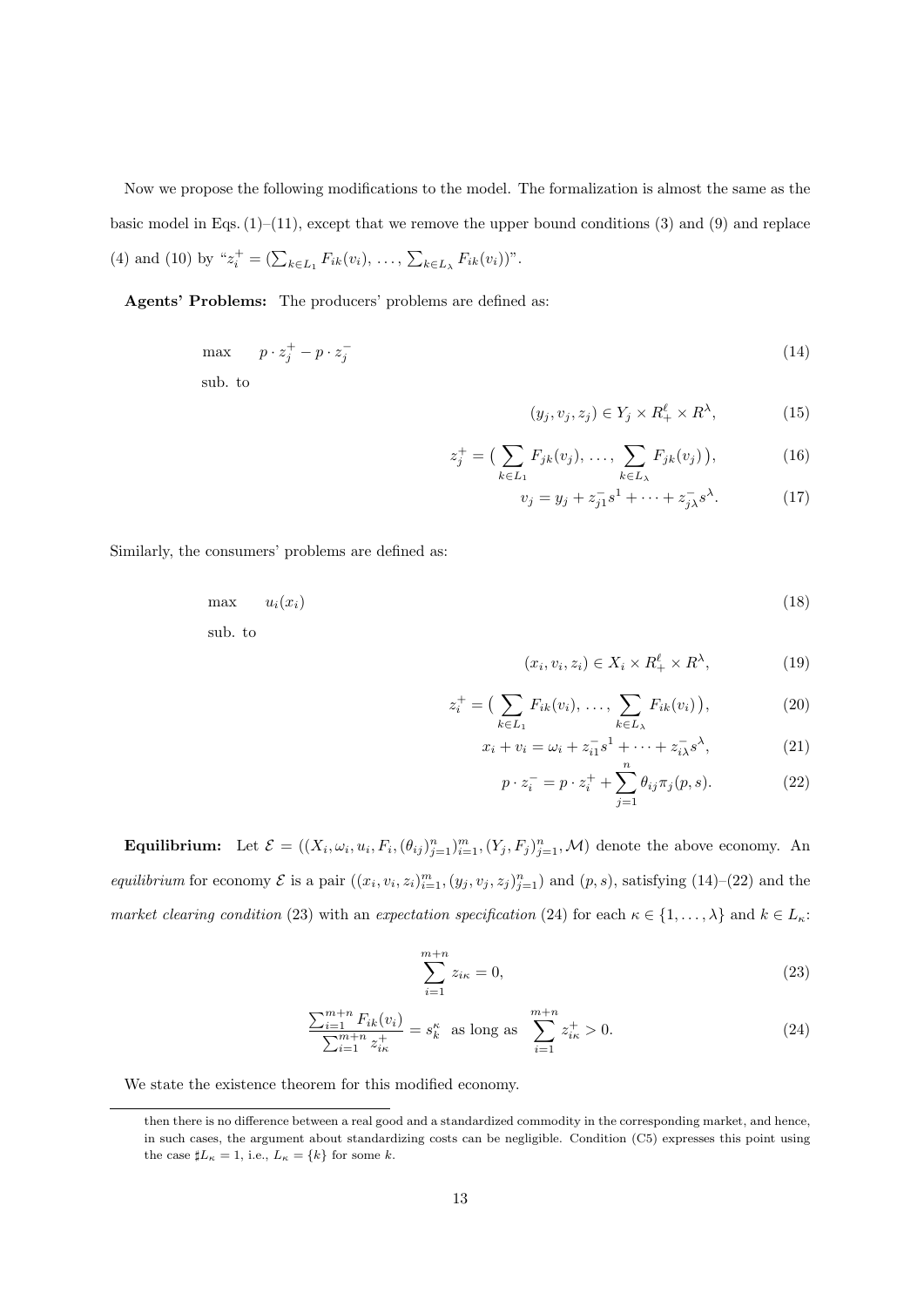**Theorem 3.** Economy  $\mathcal{E} = ((X_i, \omega_i, u_i, F_i, (\theta_{ij})_{j=1}^n)_{i=1}^m, (Y_j, F_j)_{j=1}^n, \mathcal{M})$  has an equilibrium,  $((x_i^*, z_i^*, \theta_{ij}))_{i=1}^n$  $(v_i^*)_{i=1}^m$ ,  $(y_j^*, z_j^*, v_j^*)_{j=1}^n, p^*, s^*$ , if the following conditions are satisfied.

**(Consumers)** *Each consumer i* = 1*, . . . , m has a non-empty closed convex consumption set*  $X_i \supset R_+^{\ell}$  that is bounded from below with a convex preference induced by a strictly monotone *and continuous utility function*  $u_i: X_i \to R_+$ , and initial endowment  $\omega_i \in \text{int}X_i$ .

**(Producers)** For each  $j = 1, \ldots, n$ ,  $Y_j \subset R^{\ell}$  is a closed convex set containing 0.

(Attainable Set) The attainable sets for all agents  $(\tilde{X}_i \ (i=1,\ldots,m) \text{ or } \tilde{Y}_j \ (j=1,\ldots,n))$  are *bounded.*<sup>17</sup>

**(Standardizing Technologies)** For each agent  $i = 1, ..., m + n$   $F_i: R_+^{\ell} \to R_+^{\ell}$  satisfies condi*tions (C1) – (C5).*

As shown by Theorem 3, with standardizing technologies  $F_i: R_+^{\ell} \to R_+^{\ell}$   $(i = 1, ..., n + m)$ , we can remove the exogenous upper bound conditions  $(3)$  and  $(9)$ . Agents choose to deliver  $v_i$  so that the standardizing cost represented by  $F_i: R_+^{\ell} \to R_+^{\ell}$  never harms their own total payoff. Note that the assumptions on production structure are quite standard as a general equilibrium economy of the Arrow–Debreu type. Therefore, it would be possible to interpret our existence result as follows: we can dispense with concerns over the production structure or the delivery upper bounds as long as we impose restrictions on the structure of standardization, commoditization, and/or transaction costs.

## Appendix

### Proof of Theorem 1

Suppose, on the contrary, that there is an allocation  $((x_i)_{i=1}^m, (y_j)_{j=1}^n)$  which Pareto-dominates  $((x_i^*)_{i=1}^m, (y_j^*)_{j=1}^n)$ . Take  $(v_i, z_i) \in R_+^{\ell} \times R^{\lambda}$   $(i = 1, \dots, m+n)$  to satisfy conditions (4), (5), (10), and (11) with allocation  $x_i$  or  $y_i$ <sup>18</sup> Note, here, that (3) and/or (9) are not necessarily satisfied. Since we assume that  $v_i^* \ll b_i$  for all  $i = 1, \dots, m + n$ , we can construct state  $((\bar{x}_i, \bar{v}_i, \bar{z}_i)_{i=1}^m, (\bar{y}_j, \bar{v}_j, \bar{z}_j)_{j=1}^n)$  such

<sup>&</sup>lt;sup>17</sup> For the definitions of  $\tilde{X}_i$  and  $\tilde{Y}_j$ , see footnote 14 of Theorem 2.

<sup>&</sup>lt;sup>18</sup> Since we assume  $s^{\kappa*} \in R_{++}^{L_{\kappa}}$  for all  $\kappa = 1, \dots, \lambda$ , we can take  $z_i^-$  and  $v_i$  to satisfy condition (5) (or (11)) for each  $i = 1, \dots, m + n$ . Then, take  $z_i^+$  to satisfy (4) (or (10)).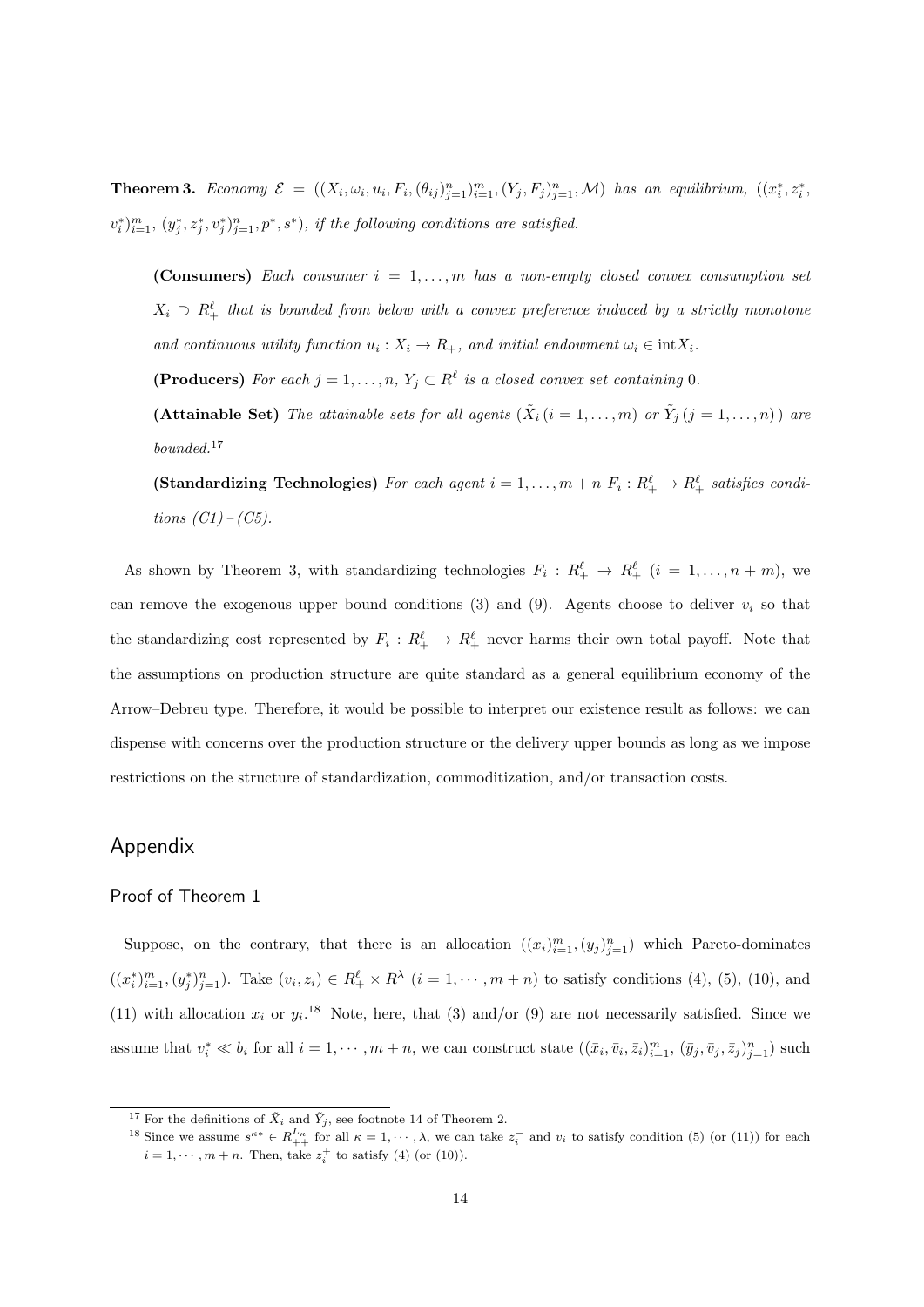that  $((\bar{x}_i)_{i=1}^m, (\bar{y}_j)_{j=1}^n)$  is feasible and Pareto-dominates the equilibrium allocation and satisfies conditions (3), (4), (5), (9), (10), and (11). (For example, if we denote  $(\bar{x}_i, \bar{v}_i, \bar{z}_i) = (1-t)(x_i^*, v_i^*, z_i^*) + t(x_i, v_i, z_i)$ and let  $t \to 0$ , then  $\bar{v}_i \ll b_i$ , in particular condition (3) (or (9)), holds for sufficiently small *t*. By taking a sufficiently small and identical *t* for all agents  $i = 1, \dots, m + n$  we can construct a feasible state  $((\bar{x}_i)_{i=1}^m, (\bar{y}_j)_{j=1}^n)$  that satisfies these conditions. Pareto-dominance is particularly preserved since each consumer's preference is convex.)

Note that the following two conditions hold:

$$
\bar{x}_i \succ_i x_i^* \Longrightarrow p^* \cdot \bar{z}_i^- > p^* \cdot \bar{z}_i^+ + \sum_{j=1}^n \theta_{ij} \pi_j(p^*, s^*)
$$
\n
$$
(25)
$$

$$
\bar{x}_i \gtrsim_i x_i^* \Longrightarrow p^* \cdot \bar{z}_i^- \geqq p^* \cdot \bar{z}_i^+ + \sum_{j=1}^n \theta_{ij} \pi_j(p^*, s^*)
$$
\n(26)

(where  $\pi_j(p^*, s^*)$  is the maximized profit of producer  $j = 1, \dots, n$  under  $(p^*, s^*)$ ) since, if not, we have a contradiction to the fact that  $x_i^*$  is an utility maximizing consumption plan under  $(p^*, s^*)$ ,  $s^{\kappa *} \in R_{++}^{L_{\kappa}}$  for all  $\kappa$ , and each consumer's preference is monotone. Hence, the Pareto-dominance of  $((\bar{x}_i)_{i=1}^m, (\bar{y}_j)_{j=1}^n)$  with (25), (26), and the profit maximization assumption of the equilibrium state implies that  $\sum_{i=1}^{m} p^* \cdot \bar{z}_i$  $\sum_{j=1}^{n} p^* \cdot \bar{z}_j$  holds. We can rewrite this inequality as follows:<sup>19</sup>

$$
\sum_{i=1}^{m} \Biggl\{ \sum_{k \in L_1} p_1^*(\omega_{ik} - \bar{x}_{ik}) + \dots + \sum_{k \in L_\lambda} p_\lambda^*(\omega_{ik} - \bar{x}_{ik}) \Biggr\} > \sum_{j=1}^{n} \Biggl\{ \sum_{k \in L_1} p_1^* \bar{y}_{jk} + \dots + \sum_{k \in L_\lambda} p_\lambda^* \bar{y}_{jk} \Biggr\}.
$$
 (27)

However, (27) contradicts the fact that  $((\bar{x}_i)_{i=1}^m, (\bar{y}_j)_{j=1}^n)$  is feasible. Indeed, if we define "extended price"  $\bar{p} = (\bar{p}_1, \ldots, \bar{p}_\ell) \in R^\ell$  as  $\bar{p}_k = p_k^*$  if  $k \in L_\kappa$   $(k = 1, \ldots, \ell, \kappa = 1, \ldots, \lambda)$  and evaluate feasibility condition  $\sum_{i=1}^{m}(\bar{x}_i - \omega_i) = \sum_{j=1}^{n} \bar{y}_j$  by extended price  $\bar{p}$ , then (27) must hold with equality.

### Proof of Existence Theorems

Here, we make some notes regarding the proof of Theorem 2. Theorem 2 corresponds to the case  $F_i(v_i) = v_i$  for all  $v_i \in \{v \in R_+^{\ell} | v \leq b_i\}$  in the extended standardizing technology setting of Section 3. This  $F_i$  satisfies (C1)–(C4) on the compact domain  $\{v \in R_+^{\ell} | v \leq b_i\}$ . Although it does not satisfy (C5), this assumption is not needed if the domain of  $F_i$  is compact on  $R^{\ell}$ . (Footnote 22 clarifies this point.)

<sup>&</sup>lt;sup>19</sup> From conditions  $(4)$ ,  $(5)$ ,  $(10)$ , and  $(11)$ .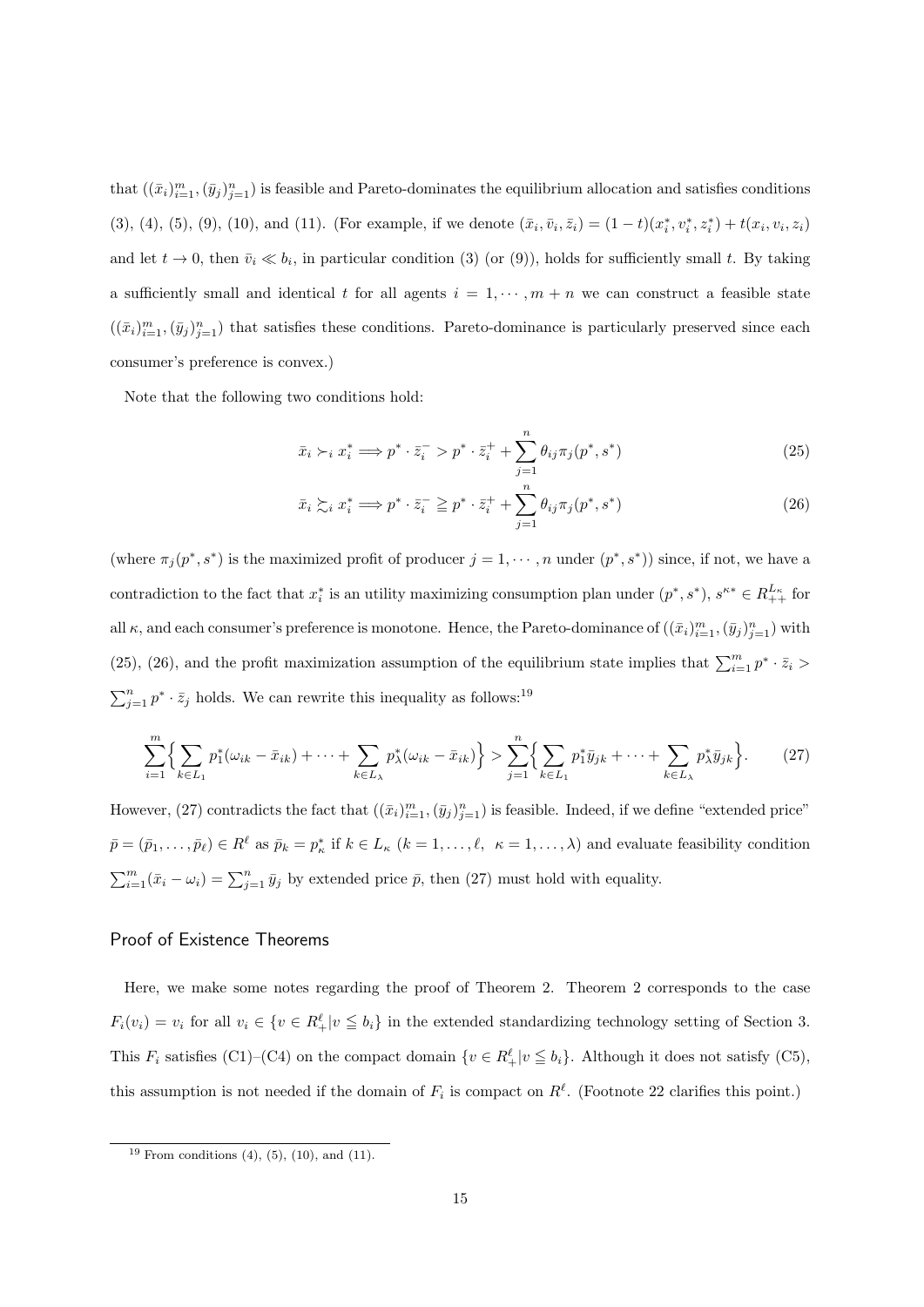Now, we proceed to the proof of Theorem 3. There are some difficulties related to the agents' problems  $(14)$ – $(22)$ . In particular, we cannot ensure that the constraint correspondences satisfy upper and lower semicontinuity and have convex values. More specifically, first, the difficulty related to the upper semicontinuity is due to non-bounded deliveries, and was observed in Example 1. Next, equality constrains (17), (21), and (22) cause some difficulties in showing the lower semi-continuity with respect to the vector valued parameters  $s = (s_1, \ldots, s_\lambda)$ . Finally, equality constraints (16) and (20) create problems when ensuring the convexity of the values of the constraint correspondences, because  $F_i$   $(i = 1, \ldots, n+m)$  are generally not linear.

To avoid these difficulties, we first modify the original problems in two ways; we truncate the variables and relax the equality constraints (in **Producers' Problems** and **Consumers' Problems**). Then, we obtain a kind of an "equilibrium" for the modified problem as a fixed point of a correspondence (in **Fixed Point Argument**). Finally, we show that the fixed point is actually an equilibrium of our original model in the limit of truncation argument (in **Relationship to the Original Problem and Limit Argument**).

**Producers' Problems:** For any  $t > 1$ , define subset  $\Omega^t \subset R^{\ell} \times R^{\ell} \times R^{\lambda}$  as

$$
\Omega^t := [-t, t]^\ell \times [0, t]^\ell \times [-t, t]^\lambda. \tag{28}
$$

Now, take an arbitrarily large number  $t > 1$ . We consider a modified version of the original problem  $(14)$ – $(17)$ . Specifically, we replace the variable constraint  $(15)$  by the following truncated version:

$$
(y_j, v_j, z_j) \in (Y_j \times R_+^{\ell} \times R^{\lambda}) \cap \Omega^t.
$$

Moreover, we relax the constraints (16) and (17) by replacing equalities " $=$ " with inequalities " $\leq$ ". We refer those modified constraints as (15'), (16'), and (17'), respectively. Recall that  $Y_j \subset R^{\ell}$  is closed and convex, and contains 0, and  $F_j$  satisfies (C1) – (C5) for each  $j = 1, ..., n$ .

We denote by  $\eta_j^t(p, s)$  the set of solutions to the modified maximization problem; (14) subject to (15'), (16'), and (17') under  $(p, s)$ . It is clear that  $\eta_j^t(p, s)$  is non-empty, closed, and convex. (In particular, convexity is assured since we relaxed equality constraint (16) by inequality constraint (16') and  $F_{ik}$  is a concave function for each  $k = 1, \ldots, \ell$  from condition (C2).) Also, we can prove that the correspondence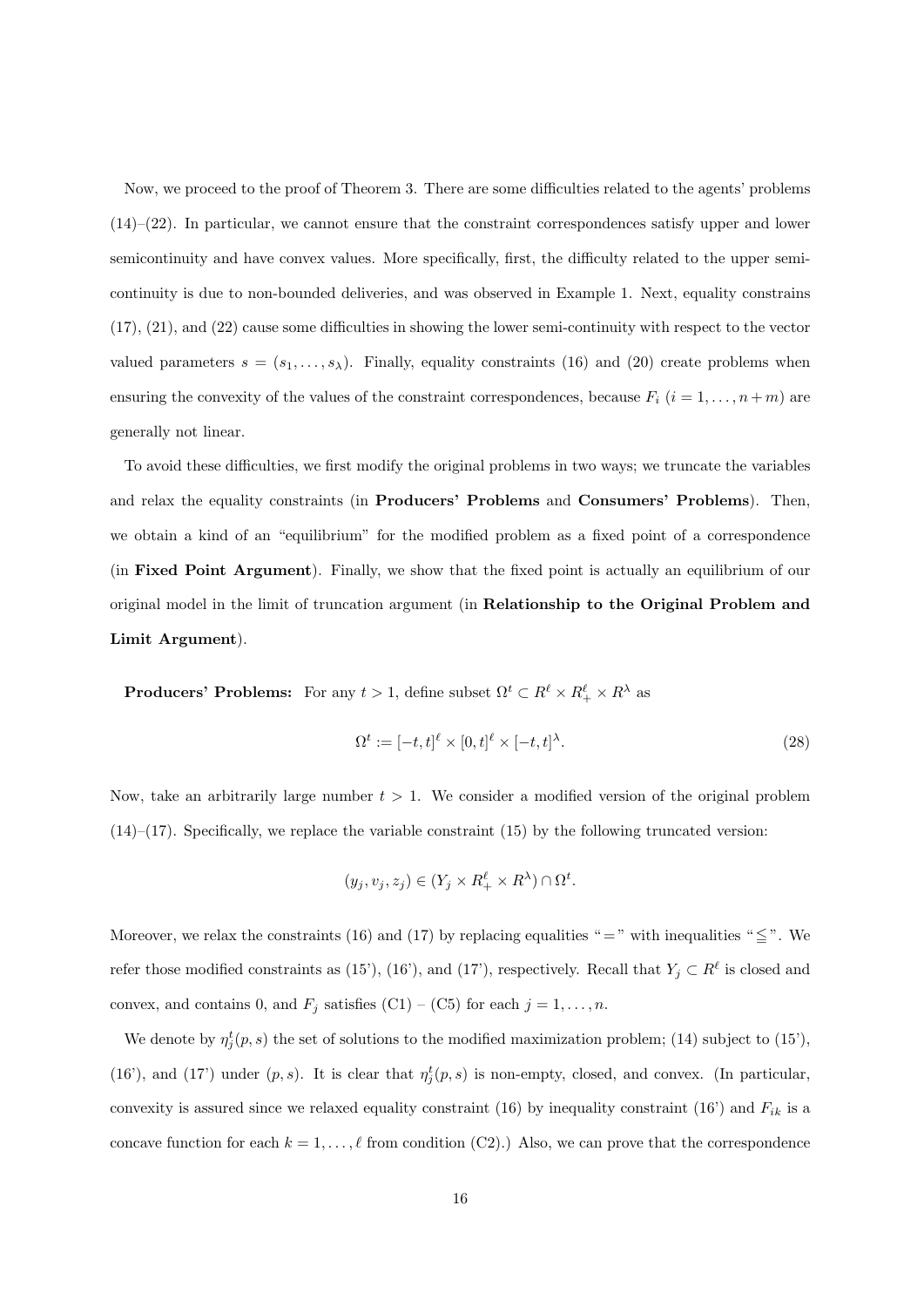$\eta_j^t : \Delta \times \prod_{\kappa=1}^{\lambda} \Delta^{\kappa} \to \Omega^t$  has a closed graph. Indeed, we can see that the constraint correspondence

$$
(p, s) \mapsto \{ (y_j, v_j, z_j) \in \Omega^t | (y_j, v_j, z_j) \text{ satisfies (15'), (16'), and (17') under } (p, s) \}
$$

has a closed graph and that its value and range are compact. (The compactness of the value is assured since we truncated the variables and hence the difficulty on upper semi-continuity which we pointed out in Example 1 can be avoided. Note that the continuity of  $F_j$ , condition (C1), is used here.) Therefore, the constraint correspondence is upper semi-continuous. Moreover, it is clear that the constraint correspondence is lower semi-continuous because  $F_j$  satisfies (C3) and constraints are inequality, and hence the standard argument is applicable. Thus, the constraint correspondence is continuous. Therefore, Berge's maximum theorem is applicable (cf. Debreu (1959, p. 19)). In this case, it is simultaneously assured that the profit function of this truncated problem,  $\pi_j^t(p, s)$ , is continuous.

**Consumers' Problems:** As in the producer case, we consider the modified version of the original problem (18)–(22). First, for each  $t > 1$ , define number  $t_1(t) > 1$  as

$$
t_1(t) := t \cdot \max\{1 + \sum_{j=1}^n \pi_j^t(p, s) | (p, s) \in \Delta \times \prod_{\kappa=1}^{\lambda} \Delta^{\kappa} \}.
$$
 (29)

Note that such number  $t_1(t)$  exists since  $\Delta \times \prod_{\kappa=1}^{\lambda} \Delta^{\kappa}$  is compact and each  $\pi_j^t(p, s)$  is continuous. Also, note that, since  $0 \in Y_j \cap [-t, t]^{\ell}$  implies  $\pi_j^t(p, s) \geq 0$  for all  $j = 1, \ldots, n$ , we have

$$
t_1(t) = t \cdot \max\{1 + \sum_{j=1}^n \pi_j^t(p,s) | (p,s) \in \Delta \times \prod_{\kappa=1}^{\lambda} \Delta^{\kappa}\} \geqq t \cdot 1 = t
$$

for all  $t > 1$ . Hence, we can take an arbitrarily large  $t_1(t) > 1$  by taking sufficiently large  $t > 1$ .

Now, consider the modified version of the original problem. Namely, variables are truncated as  $(x_i, v_i, z_i) \in (X_i \times R_+^{\ell} \times R^{\lambda}) \cap \Omega^{t_1(t)}$  where  $\Omega^{t_1(t)}$  is defined as in (28), and all the equalities "=" in constrains (20)–(22) are replaced with inequalities " $\leq$ ". Moreover, we replace each profit  $\pi_j(p, s)$  in constraint (22) by  $\pi_j^t(p, s)$ , which is the maximized profit of each producer in the modified maximization problem we argued above. We refer those modified constraints as  $(19')$ ,  $(20')$ ,  $(21')$ , and  $(22')$ , respectively. Denote by  $\xi_i^t(p, s)$  the set of all solutions to the modified maximization problem; (18) subject to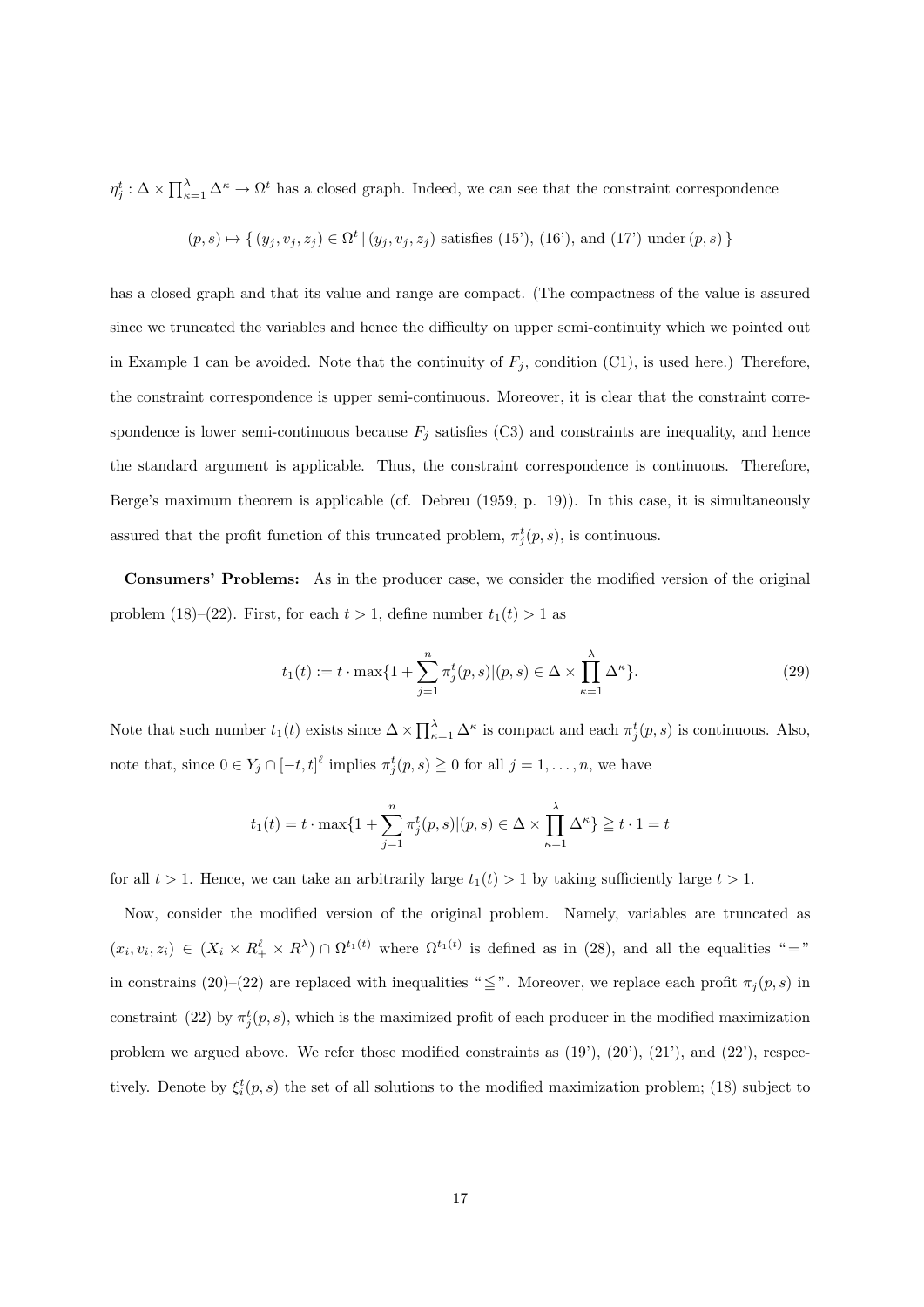(19')–(22') under  $(p, s)$ .<sup>20</sup> The correspondence  $\xi_i^t : \Delta \times \prod_{\kappa=1}^{\lambda} \Delta^{\kappa} \to \Omega^{t_1(t)}$  is non-empty closed convex valued and has a closed graph. The argument is almost the same as the producer case and hence we omit.

**Fixed Point Argument:** We have defined solution correspondences  $\eta_j^t : \Delta \times \prod_{\kappa=1}^{\lambda} \Delta^{\kappa} \to \Omega^t$  and  $\xi_i^t$ :  $\Delta \times \prod_{\kappa=1}^{\lambda} \Delta^{\kappa} \to \Omega^{t_1(t)}$  for agents' modified problems for any  $t > 1$ . Now, consider the product map Φ of these correspondences:

$$
\Phi: \Delta \times \prod_{\kappa=1}^{\lambda} \Delta^{\kappa} \ni (p, s) \mapsto \prod_{i=1}^{m} \xi_i^t(p, s) \times \prod_{j=1}^{n} \eta_j^t(p, s) \subset (\Omega^{t_1(t)})^m \times (\Omega^t)^n. \tag{30}
$$

The mapping  $\Phi$  has a closed graph. Then, define a price-expectation manipulation correspondence  $\Psi$  as follows:

$$
\Psi: ([0, t_1(t)]^{\ell} \times [-t_1(t), t_1(t)]^{\lambda})^m \times ([0, t]^{\ell} \times [-t, t]^{\lambda})^n \ni (v_i, z_i)_{i=1}^{m+n} \mapsto \Theta((z_i)_{i=1}^{m+n}) \times \Xi((v_i)_{i=1}^{m+n}) \subset \Delta \times \prod_{\kappa=1}^{\lambda} \Delta^{\kappa},
$$
\n(31)

where  $\Theta$  is the price manipulation mapping and  $\Xi$  is the correspondence that assigns the real mixture ratio of the goods for each market. More precisely, we define

$$
\Theta((z_i)_{i=1}^{m+n}) := \{ p \in \Delta \, | \, \forall q \in \Delta, q \cdot \sum_{i=1}^{m+n} z_i \geq p \cdot \sum_{i=1}^{m+n} z_i \}
$$

for each  $(z_i)_{i=1}^{n+m}$ , and the *κ*-th coordinate of  $\Xi$  by

$$
\Xi_{\kappa}((v_i)_{i=1}^{m+n}) := \frac{\sum_{i=1}^{m+n} \text{pr}_{L_{\kappa}}(F_i(v_i))}{\sum_{i=1}^{m+n} (\sum_{k \in L_{\kappa}} F_{ik}(v_i))},\tag{32}
$$

as long as  $\sum_{i=1}^{m+n}(\sum_{k\in L_{\kappa}} F_{ik}(v_i)) \neq 0$ , and otherwise by  $\Xi_{\kappa}((v_i)_{i=1}^{m+n}) := \Delta^{\kappa}$  for each  $(v_i)_{i=1}^{m+n}$ . (We use the notation  $pr_{L_{\kappa}}$  for the projection onto subspace  $R^{L_{\kappa}}$  of  $R^{\ell}$  for each  $\kappa = 1, \ldots, \lambda$ .) Note that the right hand side of Eq. (32) is always an element of  $\Delta^{\kappa}$  when  $\sum_{i=1}^{m+n} (\sum_{k \in L_{\kappa}} F_{ik}(v_i)) \neq 0$ . It is routine to check that Θ and Ξ are non-empty closed convex valued correspondence with a closed graph. In particular, Ξ has a closed graph since the right hand side of Eq. (32) is continuous when  $\sum_{i=1}^{m+n} (\sum_{k \in L_{\kappa}} F_{ik}(v_i)) \neq 0$ .

<sup>&</sup>lt;sup>20</sup> We denote the solution set by  $\xi_i^t(p, s)$  instead of  $\xi_i^{t_1(t)}(p, s)$  for notational simplicity.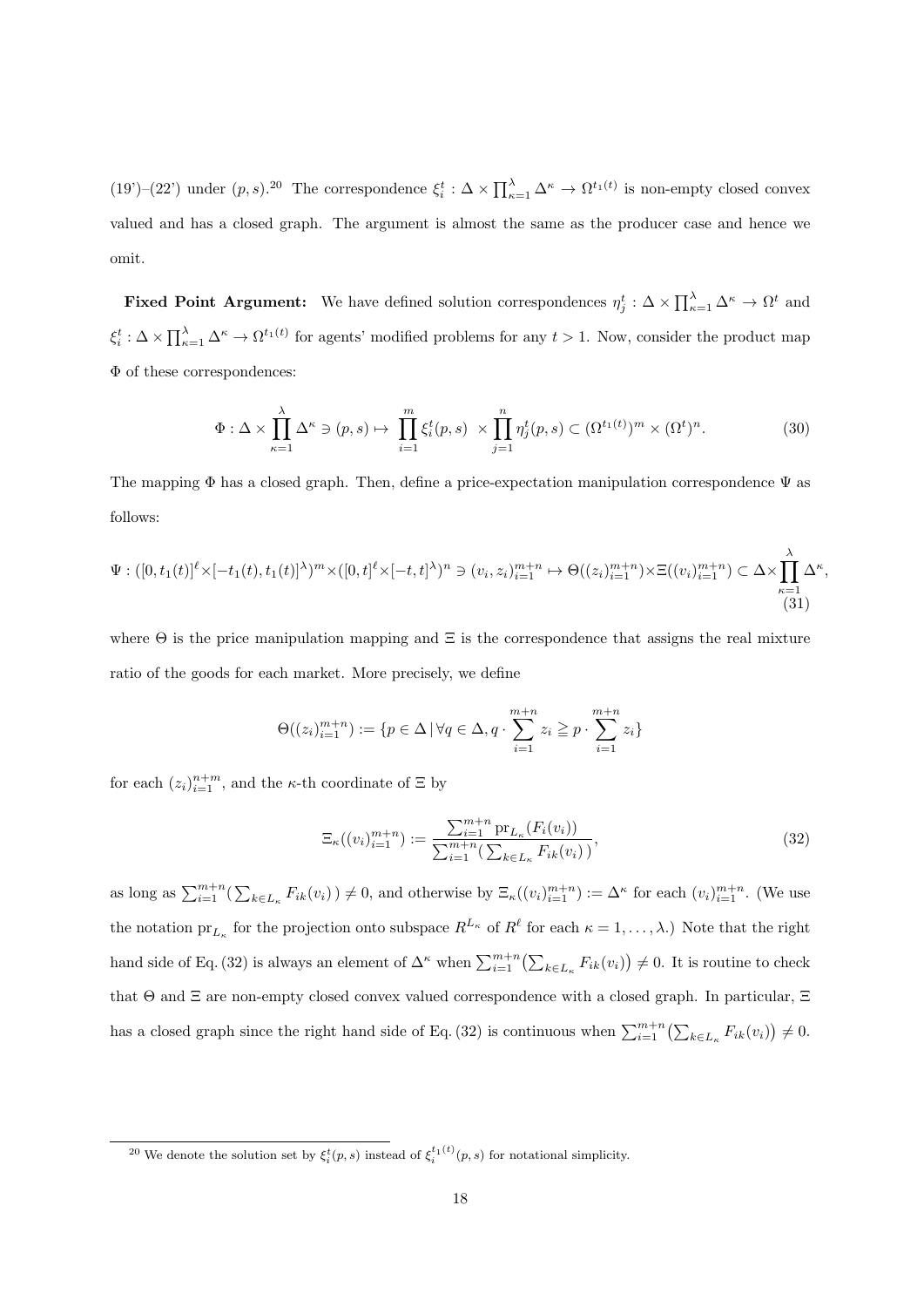Now, the product of the mappings  $\Phi$  and  $\Psi$ ,

$$
\Phi \times \Psi : \Delta \times \left(\prod_{\kappa=1}^{\lambda} \Delta^{\kappa}\right) \times \left(\Omega^{t_1(t)}\right)^m \times \left(\Omega^t\right)^n \to \Delta \times \left(\prod_{\kappa=1}^{\lambda} \Delta^{\kappa}\right) \times \left(\Omega^{t_1(t)}\right)^m \times \left(\Omega^t\right)^n, \tag{33}
$$

is a non-empty closed convex valued correspondence with a closed graph. By Kakutani's fixed point theorem,  $\Phi \times \Psi$  has a fixed point  $(p^t, s^t, (x_i^t, v_i^t, z_i^t)_{i=1}^m, (y_j^t, v_j^t, z_j^t)_{j=1}^n)$  for any  $t > 1$ .

**Relationship to the Original Problem and Limit Argument:** In this part, we show that the fixed point we obtained above is an equilibrium point of our original model for some number  $t > 1$ . Take number  $t > 1$  sufficiently large so that the bounded attainable sets,  $\tilde{X}_i \subset R^{\ell}$  and  $\tilde{Y}_j \subset R^{\ell}$ , to be subsets of the interiors of  $[-t_1(t), t_1(t)]^{\ell}$  and  $[-t, t]^{\ell}$ , respectively. Take a fixed point  $(p^{t}, s^{t}, (x_{i}^{t}, v_{i}^{t}, z_{i}^{t})_{i=1}^{m}, (y_{j}^{t}, v_{j}^{t}, z_{j}^{t})_{j=1}^{n})$  we obtained above.

First, we show that (22') holds with equality, i.e., for all  $i = 1, \ldots, m$ , we have

$$
p^t \cdot z_i^{t-} = p^t \cdot z_i^{t+} + \sum_{j=1}^n \theta_{ij} \pi_j^t(p^t, s^t).
$$
 (34)

Indeed, if we assume  $p^t \cdot z_i^{t-} < p^t \cdot z_i^{t+} + \sum_{j=1}^n \theta_{ij} \pi_j^t(p^t, s^t)$  for some  $i = 1, \ldots, m$ , we have a contradiction to the consumer's utility maximization. More precisely, we have three cases;  $z_i^{t-} \neq (t_1(t), \ldots, t_1(t)),$  $z_i^{t-} = (t_1(t),...,t_1(t))$  and  $z_i^{t+} \neq (0,...,0)$ , and,  $z_i^{t-} = (t_1(t),...,t_1(t))$  and  $z_i^{t+} = (0,...,0)$ . For the first case, since consumer's utility function is strictly monotone, we can make a preferable choice  $(\hat{x}_i, v_i^t, \hat{z}_i)$  by purchasing more in some market  $\kappa$  and consumes more. For the second case, also, we can make a preferable choice  $(\hat{x}_i, \hat{v}_i, \hat{z}_i)$  by selling less in some market  $\kappa$  by using condition (C3) of the standardizing technology  $F_i$  and consumes more. For the third case, we have

$$
p^t \cdot (t_1(t), \dots, t_1(t)) = p^t \cdot z_i^{t-} < p^t \cdot z_i^{t+} + \sum_{j=1}^n \theta_{ij} \pi_j^t(p^t, s^t) = \sum_{j=1}^n \theta_{ij} \pi_j^t(p^t, s^t)
$$

and this implies  $t_1(t) < \sum_{j=1}^n \pi_j^t(p^t, s^t)$  since  $p_1^t + \cdots + p_{\lambda}^t = 1$  and  $\theta_{ij} \leq 1$  for all  $j = 1, \ldots, n$ . However, this inequality contradicts to the definition (29) of  $t_1(t)$  and the assumption that  $t > 1$ .

Therefore, from condition (34) and equalities  $\pi_j^t(p^t, s^t) = p^t \cdot z_j^t$  for all  $j = 1, \ldots, n$ , it is clear that we have Walras' Law;  $p^t \cdot (\sum_{i=1}^{n+m} z_i^t) = 0$ . Then, by the definition of  $\Theta$ , we also have

$$
q \cdot \left(\sum_{i=1}^{m+n} z_i^t\right) \geqq p^t \cdot \left(\sum_{i=1}^{m+n} z_i^t\right) = 0 \text{ for all } q \in \Delta.
$$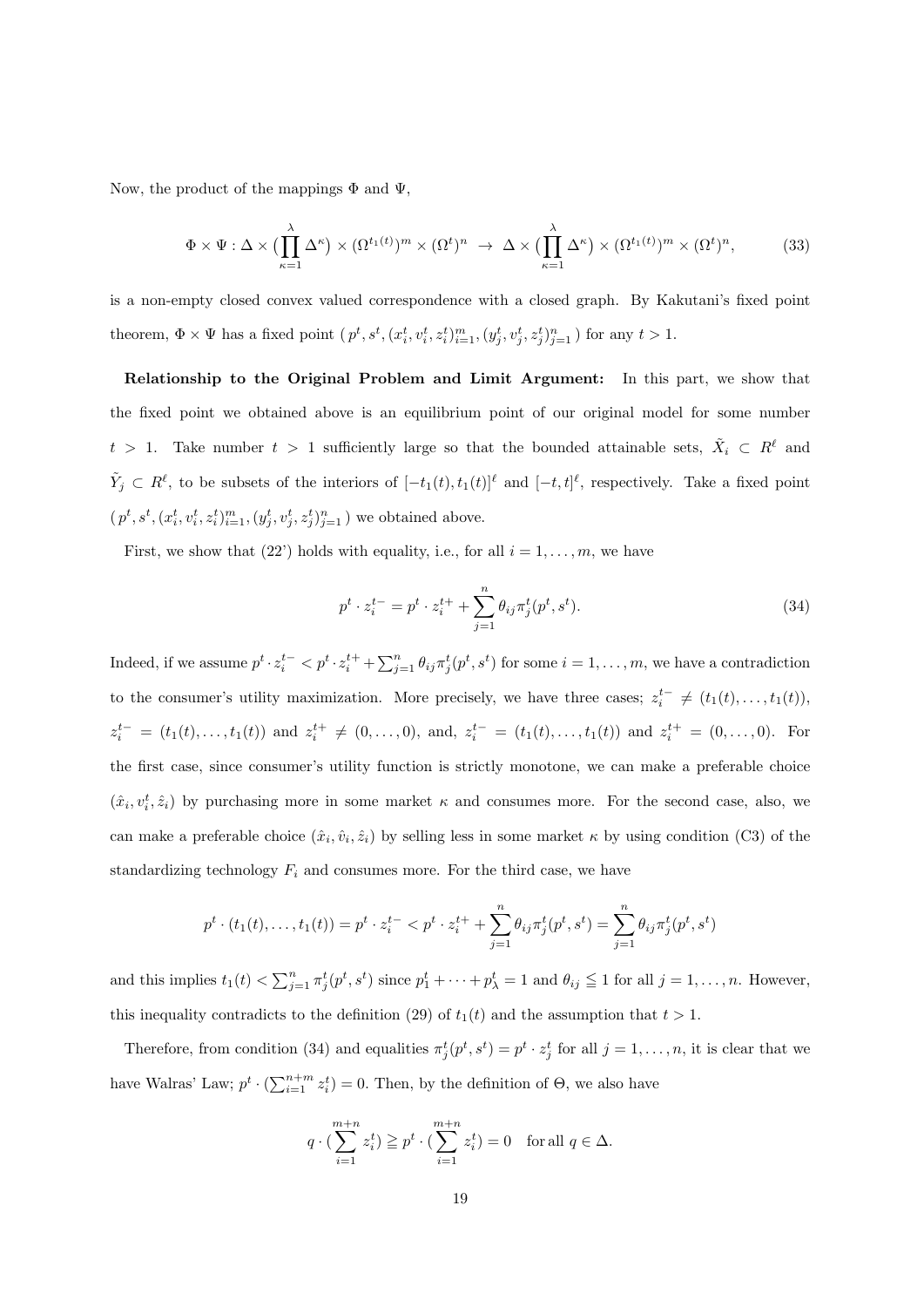Hnece, for each  $\kappa = 1, \ldots, \lambda$ , the  $\kappa$ -th coordinates of  $(\sum_{i=1}^{m+n} z_i^t)$  must satisfy that

$$
\sum_{i=1}^{m+n} z_{i\kappa}^t \ge 0
$$
\n(35)

and

$$
\sum_{i=1}^{m+n} z_{i\kappa}^t > 0 \quad \text{if and only if} \quad p_{\kappa}^t = 0. \tag{36}
$$

Here, we note that the real state  $((x_i^t)_{i=1}^m, (y_j^t)_{j=1}^n)$  of the fixed point satisfies

$$
\sum_{i=1}^{m} x_i^t \le \sum_{j=1}^{n} y_j^t + \sum_{i=1}^{m} \omega_i,
$$
\n(37)

i.e.,  $x_i^t$  and  $y_j^t$  are in the bounded attainable sets  $\tilde{X}_i$  and  $\tilde{Y}_j$ , respectively. Indeed, for each  $\kappa = 1, \ldots, \lambda$ such that  $\sum_{i=1}^{m+n} z_k^{t+} > 0$  and each  $k \in L_{\kappa}$ , we have the following inequalities:

$$
\sum_{i=1}^{m} (\omega_{ik} - x_{ik}^{t}) + \sum_{j=1}^{n} y_{jk}^{t} \stackrel{(17'),(21')}{\geq} \sum_{i=1}^{m+n} v_{ik}^{t} - \sum_{i=1}^{m+n} z_{\kappa}^{t-s} s_{k}^{t\kappa}
$$
\n
$$
\stackrel{(32)}{=} \sum_{i=1}^{m+n} v_{ik}^{t} - \sum_{i=1}^{m+n} z_{\kappa}^{t-s} \frac{\sum_{i=1}^{m+n} F_{ik}(v_{i}^{t})}{\sum_{i=1}^{m+n} \sum_{k' \in L_{\kappa}} F_{ik'}(v_{i}^{t})}
$$
\n
$$
\stackrel{(35)}{\geq} \sum_{i=1}^{m+n} v_{ik}^{t} - \sum_{i=1}^{m+n} z_{\kappa}^{t+} \frac{\sum_{i=1}^{m+n} F_{ik}(v_{i}^{t})}{\sum_{i=1}^{m+n} \sum_{k' \in L_{\kappa}} F_{ik'}(v_{i}^{t})}
$$
\n
$$
\stackrel{(16')(,20')}{\geq} \sum_{i=1}^{m+n} v_{ik}^{t} - \sum_{i=1}^{m+n} z_{\kappa}^{t+} \frac{\sum_{i=1}^{m+n} F_{ik}(v_{i}^{t})}{\sum_{i=1}^{m+n} z_{\kappa}^{t+}}
$$
\n
$$
= \sum_{i=1}^{m+n} v_{ik}^{t} - \sum_{i=1}^{m+n} F_{ik}(v_{i}^{t}).
$$

Hence, from condition (C4), we have  $(37)$ .<sup>21</sup> Also, note that the attainability condition (37) implies that the relaxed constraint (21') holds with equality, i.e., for all  $i = 1, \ldots, m$ , we have

$$
x_i^t + v_i^t = \omega_i + z_{i1}^{t-} s^{t1} + \dots + z_{i\lambda}^{t-} s^{t\lambda}
$$
\n
$$
(38)
$$

because consumers' utility functions are strictly monotone and  $x_i^t \neq (t_1(t), \ldots, t_1(t))$  since we took number  $t_1(t) > 1$  sufficiently large so that the bounded attainable set  $\tilde{X}_i \subset R^{\ell}$  to be a subset of the interior of  $[-t_1(t), t_1(t)]^{\ell}$ .

Furthermore, we have  $p^t \gg 0$ . Indeed, if we assume that there is some market  $\kappa$  such that  $p^t_{\kappa} = 0$ 

<sup>&</sup>lt;sup>21</sup> The case  $\sum_{i=1}^{m+n} z_k^{t+} = 0$  is obvious since (C3) implies  $\sum_{i=1}^{m+n} v_{ik}^t = 0$  for all  $k \in L_{\kappa}$  and (35) implies  $\sum_{i=1}^{m+n} z_{\kappa}^{t-} = 0$ .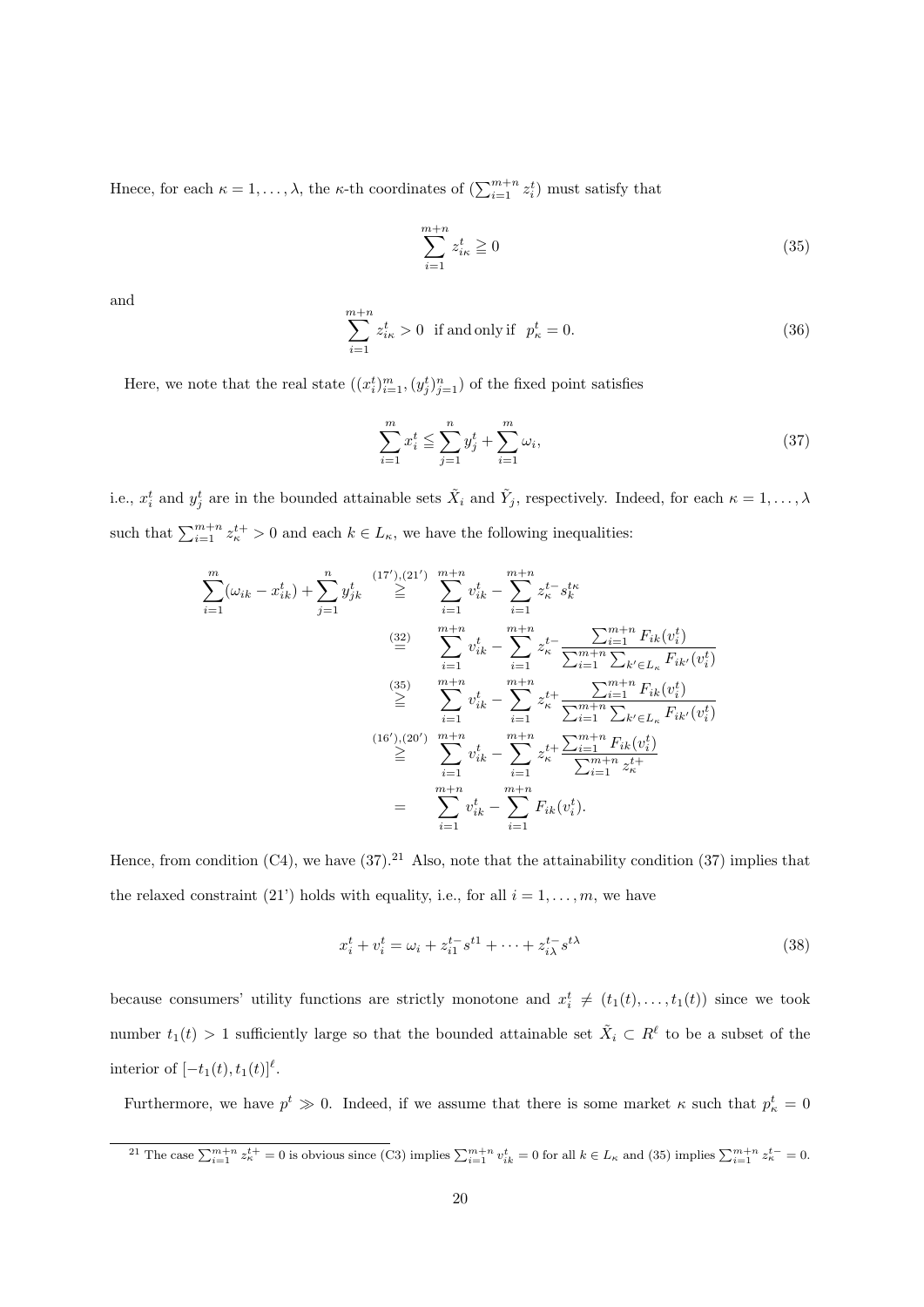then, we have a contradiction. More precisely, we have three cases; for some consumer  $i = 1, \ldots, m$  we have  $z_{i\kappa}^{t-} < t_1(t)$ , for some consumer  $i = 1, \ldots, m$  we have  $z_{i\kappa}^{t+} > 0$ , and for all consumers  $i = 1, \ldots, m$ we have  $z_{ik}^{t-} = t_1(t)$  and  $z_{ik}^{t+} = 0$ . For the former two cases, we can make preferable choices for consumer *i* in similar ways to the above arguments that we used to show equality (34). For the third case, because  $\sum_{k\in L_{\kappa}} F_i(v_i^t) = z_{i\kappa}^{t+1} = 0$  implies  $v_{ik}^t = 0$  for all  $k \in L_{\kappa}$  by (C3) and we have equality (38), we also have that for all  $k \in L_{\kappa}$ ,

$$
\sum_{i=1}^{m} x_{ik}^{t} = \sum_{i=1}^{m} (z_{ik}^{t-s} s_{k}^{t\kappa} + \omega_{ik}) = mt_1(t)s_k^{t\kappa} + \sum_{i=1}^{m} \omega_{ik}.
$$

However, because  $s^{t\kappa} \in \Delta^{\kappa}$  and we can take  $t_1(t) > 1$  arbitrarily large, so it contradicts to the fact that, for all  $i = 1, \ldots, m$ ,  $x_i^t$  belongs to attainable set  $\tilde{X}_i$ , which is bounded in  $R^{\ell}$ .

Therefore, because condition (36) and  $p^t \gg 0$  imply  $\sum_{i=1}^{m+n} z_i^t = 0$ , we have the market clearing condition. Moreover,  $p^t \gg 0$  implies that inequality constraints (16'), (17'), and (20') in the modified problems actually hold with equalities since if not, a contradiction to the utility or profit maximization clearly follows. Hence, these equalities, together with (34) and (38), mean that all of our modified inequality constraints actually hold with equalities for sufficiently large  $t > 1$ .

Thus far, we see that the state  $(p^t, s^t, (x_i^t, v_i^t, z_i^t)_{i=1}^m, (y_j^t, v_j^t, z_j^t)_{j=1}^n)$  satisfies (16), (17), (20), (21), (22), (23), and (24). We call  $(p^t, s^t, (x_i^t, v_i^t, z_i^t)_{i=1}^m, (y_j^t, v_j^t, z_j^t)_{j=1}^n)$  a t-equilibrium state. Since we take  $t > 1$  sufficiently large so that the bounded attainable sets to be subsets of the interior of  $[-t, t]^\ell$  or  $[-t_1(t), t_1(t)]^{\ell}$ , all  $x_i^t$  or  $y_j^t$  are interior points of  $[-t, t]^{\ell}$  or  $[-t_1(t), t_1(t)]^{\ell}$ . Therefore, the t-equilibrium state  $(p^t, s^t, (x_i^t, v_i^t, z_i^t)_{i=1}^m, (y_j^t, v_j^t, z_j^t)_{j=1}^n)$  is not an equilibrium of the original economy  $\mathcal E$  only when  $(v_i^t, z_i^t)$  is a boundary point of  $[0, t]^{\ell} \times [-t, t]^{\lambda}$  or  $[0, t_1(t)]^{\ell} \times [-t_1(t), t_1(t)]^{\lambda}$  for some  $i = 1, \ldots, m + n$ .<sup>22</sup> Suppose that, for some  $i = 1, ..., m+n$ ,  $(v_i^t, z_i^t)$  is a boundary point of  $[0, t]^{\ell} \times [-t, t]^{\lambda}$  for all  $t > 1$ . If some market *κ* consists of a single real commodity *k*,  $L_{\kappa} = \{k\}$ , then restriction (20) requires that  $v_{ik}^t = z_{ik}^{t+}$  by (C5), and  $s_k^{\kappa} = 1$  and restriction (21) require that  $x_{ik}^t + v_{ik}^t = \omega_{ik} + z_{ik}^{t-}$ . (The same argument is relevant for producers.) Therefore, we can also suppose that  $(v_{ik}^t, z_{\kappa}^t)$  is bounded for such singleton markets  $L_{\kappa}$ without loss of generality, since we can decrease the amounts of  $(v_{ik}^t, z_{ik}^{t-}) = (z_{ik}^{t+}, z_{ik}^{t-})$  without any change of utility value (and/or profit value) of *i* or any harm in conditions we get so far. This implies

<sup>&</sup>lt;sup>22</sup> If the domain of  $F_i$  is compact for all  $i = 1, ..., m + n$  then  $(v_i, z_i)$   $(i = 1, ..., n + m)$  are in a fixed bounded area by the continuity of  $F_i$  ( $i = 1, \ldots, n + m$ ). Hence, in such cases, the proof is completed here. As we mentioned before, the proof of Theorem 2 corresponds to this case.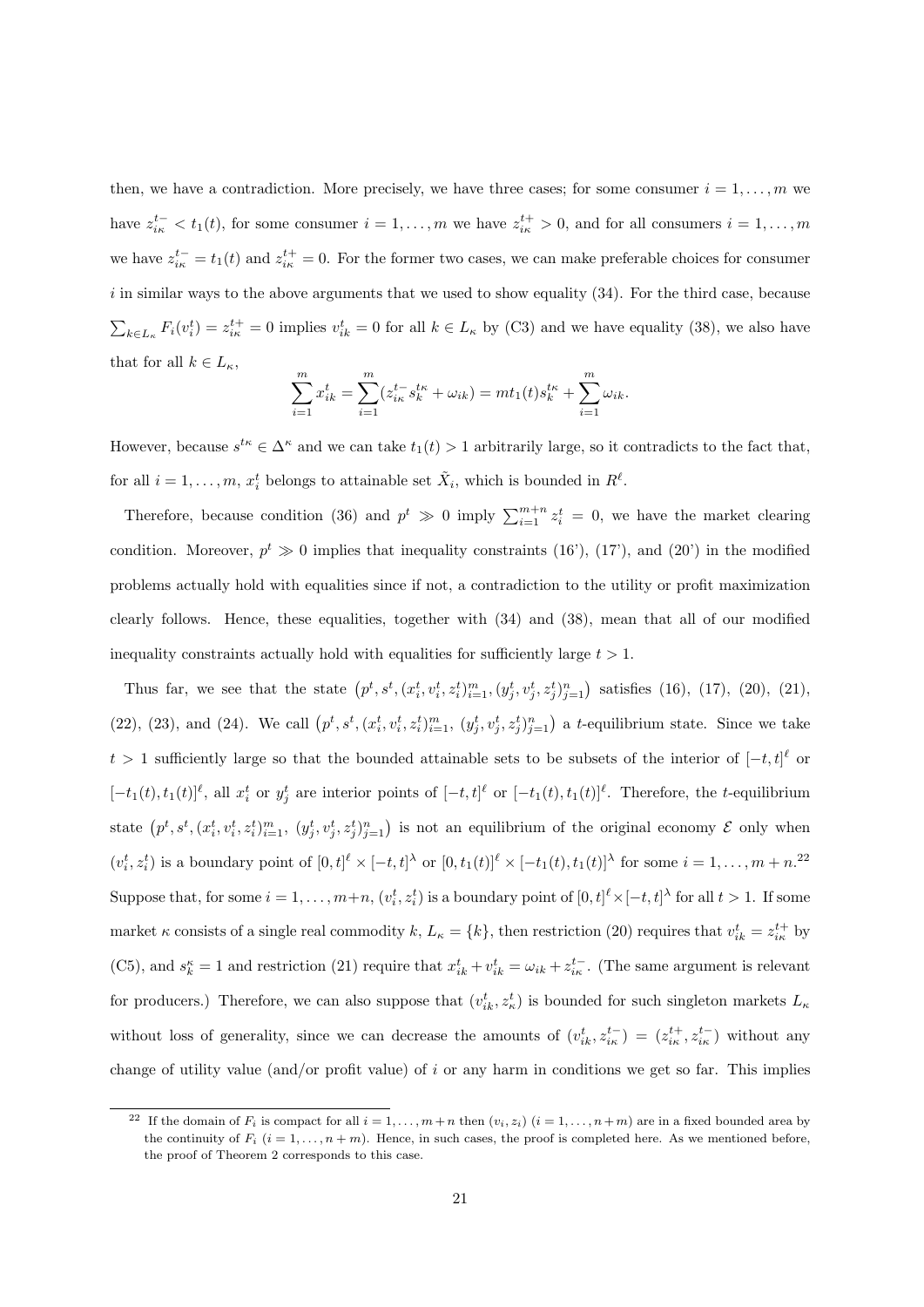that  $\|\sum_{k\in L_{\kappa}} F_{ik}(v_i^t)\| \to \infty$  as  $t \to \infty$  for some  $\kappa \in \{1,\ldots,\lambda\}$  such that  $\sharp L_{\kappa} \geq 2$ . Note first that, for all  $i = 1, \ldots, m + n$  and all  $\kappa, \kappa' = 1, \ldots, \lambda$ , we have

$$
\sum_{i=1}^{m} \left( \sum_{k \in L_{\kappa} \cup L_{\kappa'}} (\omega_{ik} - x_{ik}^{t}) \right) + \sum_{j=1}^{n} \left( \sum_{k \in L_{\kappa} \cup L_{\kappa'}} y_{ik}^{t} \right) \geq \sum_{k \in L_{\kappa} \cup L_{\kappa'}} v_{ik}^{t} - (z_{ik}^{t+} + z_{ik'}^{t+})
$$
(39)

by considering conditions  $(16)$ ,  $(17)$ ,  $(20)$ ,  $(21)$ ,  $(23)$ ,  $(24)$ , and  $(C4)$ . Moreover, the right hand side of Eq. (39) is  $\sum_{k\in L_{\kappa}\cup L_{\kappa'}} v_{ik}^t - \sum_{k\in L_{\kappa}\cup L_{\kappa'}} F_{ik}(v_i^t)$ , from conditions (16) and (20). However, if  $\|\sum_{k\in L_{\kappa}} F_{ik}(v_i^t)\| \to \infty$  as  $t \to \infty$  for some  $\kappa \in \{1,\ldots,\lambda\}$  such that  $\sharp L_{\kappa} \geq 2$ , then condition (C5) requires that there exists some  $L_{\kappa'}$  such that  $\sum_{k \in L_{\kappa} \cup L_{\kappa'}} v_{ik}^t - \sum_{k \in L_{\kappa} \cup L_{\kappa'}} F_{ik}(v_i^t) \to \infty$  as  $t \to \infty$ . This implies that the right-hand side and hence the left-hand side of Eq. (39) tends to  $\infty$  as  $t \to \infty$ , contradicting the fact that each of  $x_i^t$  and  $y_j^t$  is in a bounded area in  $R^{\ell}$ . Thus, we complete the proof of our main theorem.

## **References**

- [1] Akerlof, G.A. (1970) "The Market for Lemons: Quality Uncertainty and the Market Mechanism," *The Quarterly Journal of Economics*, Vol. 84, No. 3, pp. 488–500.
- [2] Bisin, A., J.D. Geanakoplos, P. Gottardi, E. Minelli and H. Polemarchakis (2011) "Markets and Contracts," *Journal of Mathematical Economics*, Vol. 47, No. 3, pp. 279–288.
- [3] Bisin, A. and P. Gottardi (1999) "Competitive Equilibria with Asymmetric Information," *Journal of Economic Theory*, Vol. 87, No. 1, pp. 1–48.
- [4] Bisin, A. and P. Gottardi (1999) "Competitive Equilibria with Asymmetric Information," *Journal of Economic Theory*, Vol. 87, No. 1, pp. 1–48.
- [5] Correia-da-Silva, J. (2012) "General Equilibrium in Markets for Lemons," *Journal of Mathematical Economics*, Vol. 48, No. 3, pp. 187–195.
- [6] Debreu, G. (1959) *Theory of Value*, New Haven: Yale University Press.
- [7] Dubey, P., J.D. Geanakoplos and M. Shubik (1989) "Default and Efficiency in a General Equilibrium Model with Incomplete Markets," Cowles Foundation Discussion Paper No. 879R, Yale University.
- [8] Dubey, P., J.D. Geanakoplos and M. Shubik (2000) "Default in a General Equilibrium Model with Incomplete Markets," Cowles Foundation Discussion Paper No. 1247, Yale University.